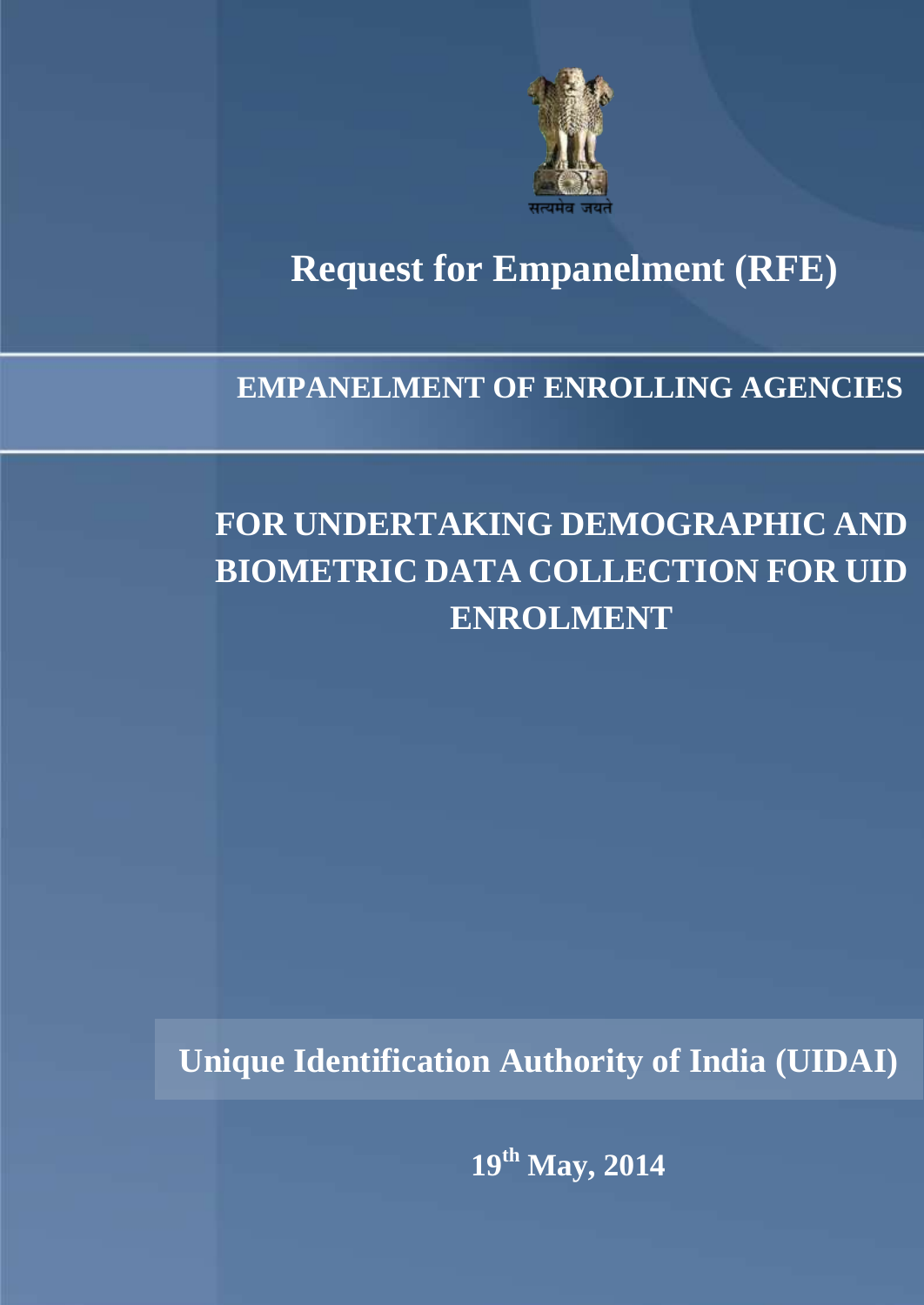| <b>Table of Contents</b>                                            |  |
|---------------------------------------------------------------------|--|
| 1.                                                                  |  |
| 1.1                                                                 |  |
| 2.                                                                  |  |
| 3.                                                                  |  |
| 4.                                                                  |  |
| 5.                                                                  |  |
| 6.                                                                  |  |
|                                                                     |  |
|                                                                     |  |
| 7.                                                                  |  |
| 8.                                                                  |  |
| 9.                                                                  |  |
| 9.1                                                                 |  |
| 9.2                                                                 |  |
| 9.3                                                                 |  |
| 9.4                                                                 |  |
| Evaluation for Empanelment based on Technical Capability  14<br>9.5 |  |
| 9.5.1                                                               |  |
| 9.5.2                                                               |  |
| 9.6                                                                 |  |
| 9.7                                                                 |  |
| 9.8                                                                 |  |
| 9.9                                                                 |  |
| POST EMPANELMENT PROCESS AND AWARD OF WORK  17<br>10.               |  |
| Compilation of Database of Empanelled Enrolling Agencies 17<br>10.1 |  |
| 10.2                                                                |  |
| 11.                                                                 |  |
| 12.                                                                 |  |
| 13.                                                                 |  |
| 14.                                                                 |  |
| 15.                                                                 |  |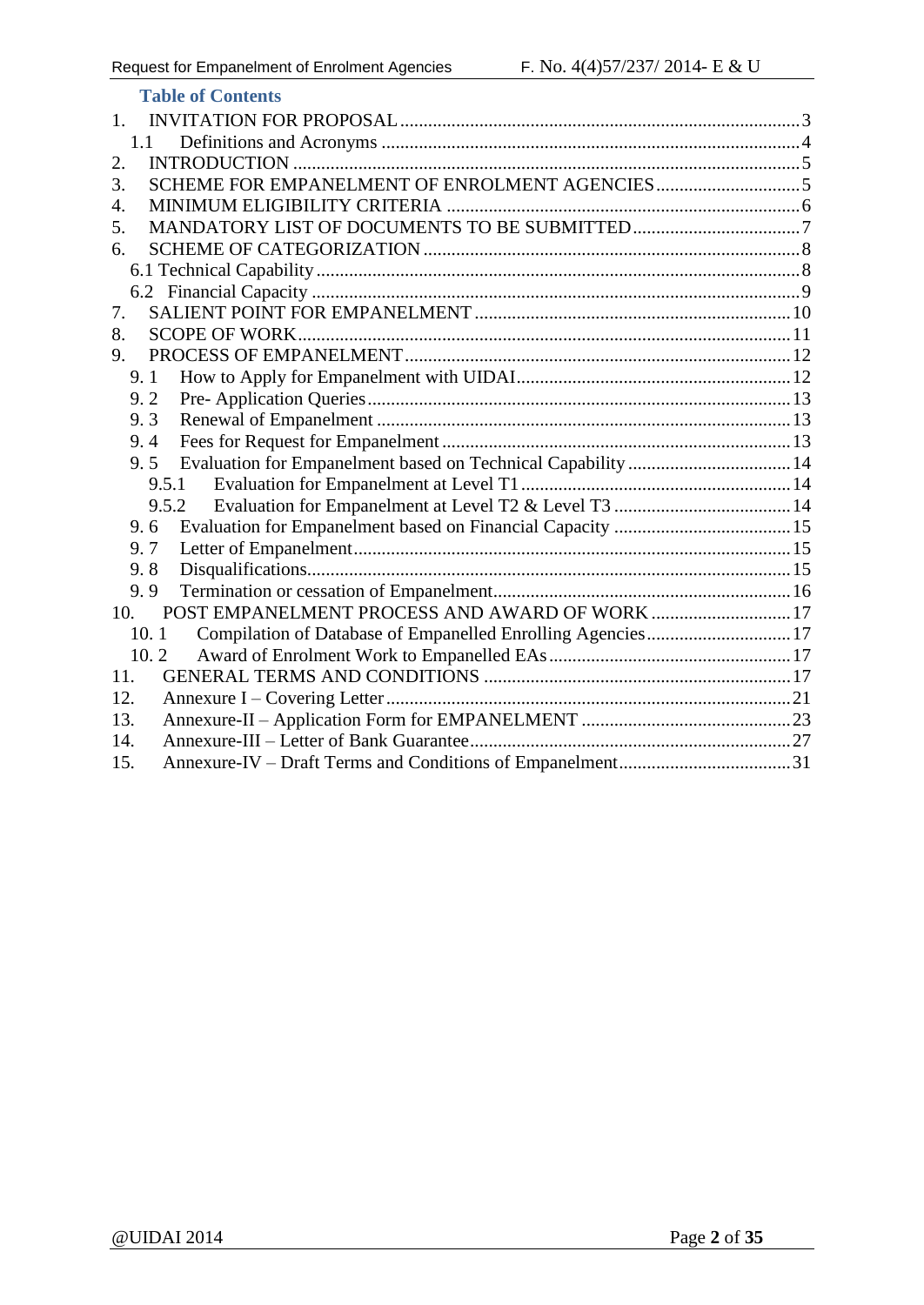#### <span id="page-2-0"></span>**1. INVITATION FOR PROPOSAL**

To,

Dated: $19^{th}$  May, 2014

- 1. Unique Identification Authority of India (UIDAI) invites requests for Empanelment of Enrolling Agencies (EA) for carrying out the enrolment of residents for the Unique Identification (UID) project of Government of India. Existing Enrolment Agencies desirous of renewal and up-gradation may also apply.
- 2. Private Companies, Government Companies, PSUs, Semi-Government Organizations, NGOs, Not-for-Profit Organizations, Microfinance institutions etc. are eligible to participate in this empanelment process
- 3. The Request for Empanelment (RFE) includes the following sections:
	- a. Scope of Work
	- b. Process for Empanelment/ re-empanelment
	- c. Cover Letter and Application Form
	- d. Terms and Conditions for Empanelment/ re-empanelment
- 4. The "Request for Empanelment" is available on the website<http://uidai.gov.in/> for free download. The interested parties may submit their proposal with all supporting documents at the address for communication given below :

Address for Communication:

 To Deputy Director Enrolment and Update Division Unique Identification Authority of India (UIDAI), Planning Commission, Govt. of India (GoI), 3rd Floor, Tower II, Jeevan Bharati Building, Connaught Circus, New Delhi - 110001.

- 5. Amendments in RFE: At any time , UIDAI may for any reason, modify the RFE. The modifications will be notified on UIDAI's website and such amendments shall be binding on the applicants.
- 6. The Director General, UIDAI reserves the right to accept/ reject any request and to annul the empanelment-process and reject all requests at any time prior to empanelment without, thereby, incurring any liability to the affected applicant(s) or UIDAI or any obligation to inform the affected applicant(s) of the ground for such decision.
- 7. Clarification on request Submitted: During evaluation, UIDAI may, at its discretion, ask the applicant(s) for clarification on their request. The applicant(s) are required to respond within the time frame prescribed by UIDAI.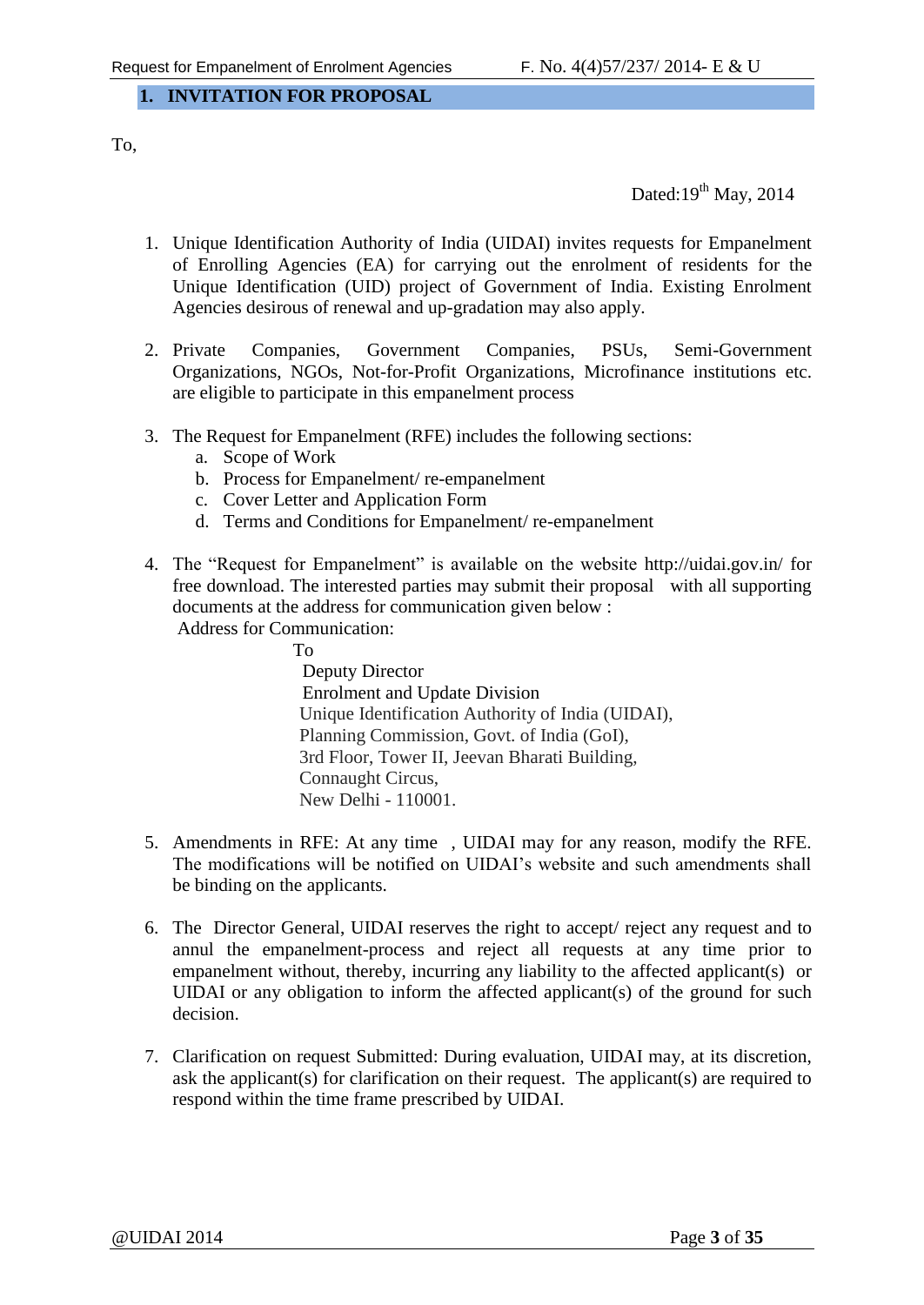#### **1.1 Definitions and Acronyms**

- <span id="page-3-0"></span>1. **AADHAAR** – Brand name associated with UIDAI.
- 2. **Authority** Unique Identification Authority of India (UIDAI).
- 3. **Biometric Data** refers to the facial image, iris scan and fingerprints collected by the Enrolment Agency from the enrolees based on the standards prescribed by the UIDAI and by following the process laid down for the purpose. The data collected is passed on to the UIDAI as per the process prescribed.
- 4. **CIDR**: Central Identities Data Repository
- 5. **CSC** Common Service Centres operating as franchisees of Service Center Agency (SCA) within a State, as part of the CSC Scheme of the National E-Governance Plan of India.
- 6. **DDSVP** Demographic Data Standards and Verification Procedure.
- 7. **De-duplication** the process of using the Demographic and Biometric data collected from an enrolee to check against data so as to avoid duplicate enrolments.
- 8. **Demographic Data** refers to the personal information collected or verified by the Enrolling Agency based on the data fields prescribed by the UIDAI and by following the process laid down for the purpose. The data collected is passed on to the UIDAI as per the process prescribed.
- 9. **DIT** Department of Information Technology.
- 10. **Enhancement / Upgrade** refers to request for upgrade of Technical & Financial status of existing empanelled Agencies based on their technical and financial capacities.
- 11. **Enrolling Agency/ Enrolment Agency** The Agency appointed by the Registrar for collection of the Demographic and Biometric data in the area assigned by the Registrar.
- 12. **Enrolment** refers to the exercise of collection of demographic data after verification, collection of biometrics, and the allocation of the UID number after de-duplication.
- 13. **Successful Enrolment**  Enrolment that results in Aadhaar number generation
- 14. **Enrolment Centre** refers to the premises located in the area where the enrolment is being carried out. One Enrolment Centre can host multiple Enrolment Stations.
- 15. **Enrolment Station** refers to an individual enrolment booth/enclosure inside the Enrolment Centre. The capture of Demographic and Biometric data is done in this Station.
- 16. **KYC** Know Your Customer.
- 17. **KYR** Know Your Resident.
- 18. **KYR+**  details for Verification beyond identification (KYR)
- 19. **Financial Year**  From April1st to March 31st
- 20. **Manual** Resident Enrolment Process Document
- 21. **MoU** Memorandum of Understanding.
- 22. **NGO** Non Government Organization.
- 23. **NPR** National Population register.
- 24. **Operator** the person employed by the Enrolment Agency and engaged in the capture of Demographic and Biometric Data.
- 25. **Supervisor**  the person employed by the Enrolment Agency and engaged in managing the Enrolment Center Operations and handling exceptions.
- 26. **ORGI** Office of Registrar General of India.
- 27. **PoA** Proof of Address.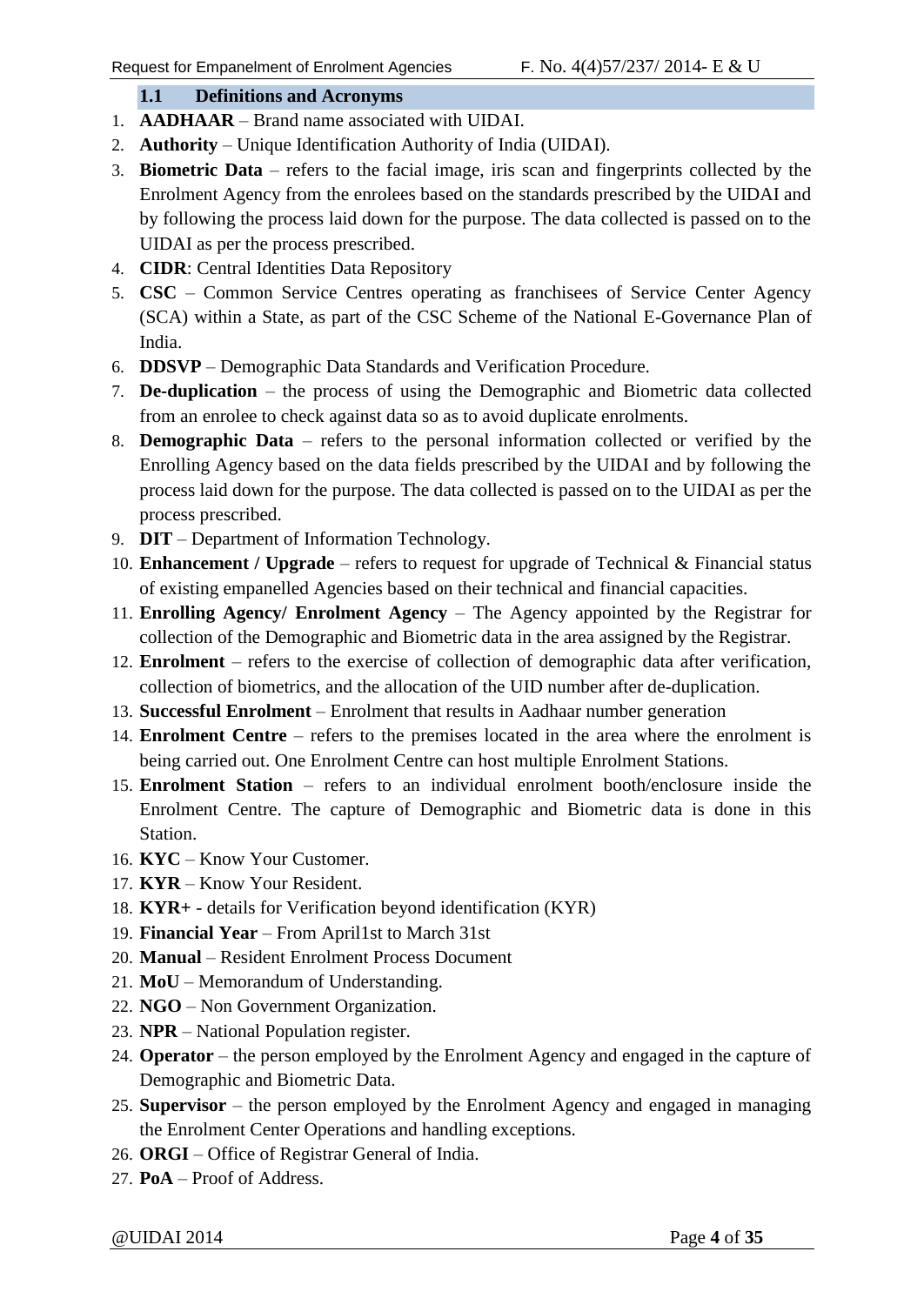- 28. **PoI** Proof of Identity.
- 29. **Registrar** Any Organization / Department/Local Body / Corporate Body / NGO with whom the UIDAI has entered into a Memorandum of Understanding for covering issues related to the implementation of the UID Project.
- 30. **Renewal**: Renewal of empanelment of existing empanelled EAs.
- 31. **Resident** Normal resident of India.
- 32. **RFP** Request for Proposal.
- 33. **RFQ**  Request for Quotation.
- 34. **UID** Unique Identification**.**
- 35. **UIDAI** Unique Identification Authority of India.

#### <span id="page-4-0"></span>**2. INTRODUCTION**

- 2.1 The Government of India (GoI) has embarked upon an ambitious initiative to provide Aadhaar Number, a Unique Identification (UID), to every resident of India and has constituted the Unique Identification Authority of India (UIDAI) for this purpose. The scale of the UID initiative is unprecedented and its implementation will involve active participation of Central, State, and Local Governments, as well as public and private sector agencies across the country. The UID has been envisioned as a means for residents to easily and effectively establish their identity, to any agency, anywhere in the country, without having to repeatedly produce identity documentation to agencies. The Aadhaar number would thus ensure that residents across India – including the poorest and the most marginalized – are not denied access to the benefits and services that are meant for them for lack of identity. More details on the UIDAI and the strategy overview can be found on the website: [http://www.uidai.gov.in](http://www.uidai.gov.in/)
- 2.2 The widespread implementation of the Aadhaar project needs the reach and flexibility to enrol residents across the country. To achieve this, the UIDAI proposes to collaborate with a variety of agencies and service providers (acting as Registrars, Sub-registrars and Enrolling Agencies) to enrol residents for Aadhaar.
- 2.3 In this context, the UIDAI plans to offer a scheme for empanelment of Enrolment agencies for carrying out the various functions and activities related to Aadhaar enrolment. The enrolments will be done by the Enrolment Agency on behalf of the Registrars/Sub-Registrars but strictly in adherence to the processes, guidelines, instructions and software issued by UIDAI. The purpose of this empanelment is to facilitate selection of the Enrolment Agencies by the concerned Registrars/Sub-Registrars through a separate RFQ. Empanelment does not tantamount to allotment of Enrolment work to the Applicants. The terms Enrolling Agency and Enrolment Agency used interchangeably hereafter mean the same. AADHAAR is the brand name associated with UIDAI and is synonymous with UID.

#### <span id="page-4-1"></span>**3. SCHEME FOR EMPANELMENT OF ENROLMENT AGENCIES**

Through this scheme, UIDAI intends to empanel a mix of organizations to enroll residents from the entire spectrum of the Indian population and to ensure that the enrolment activities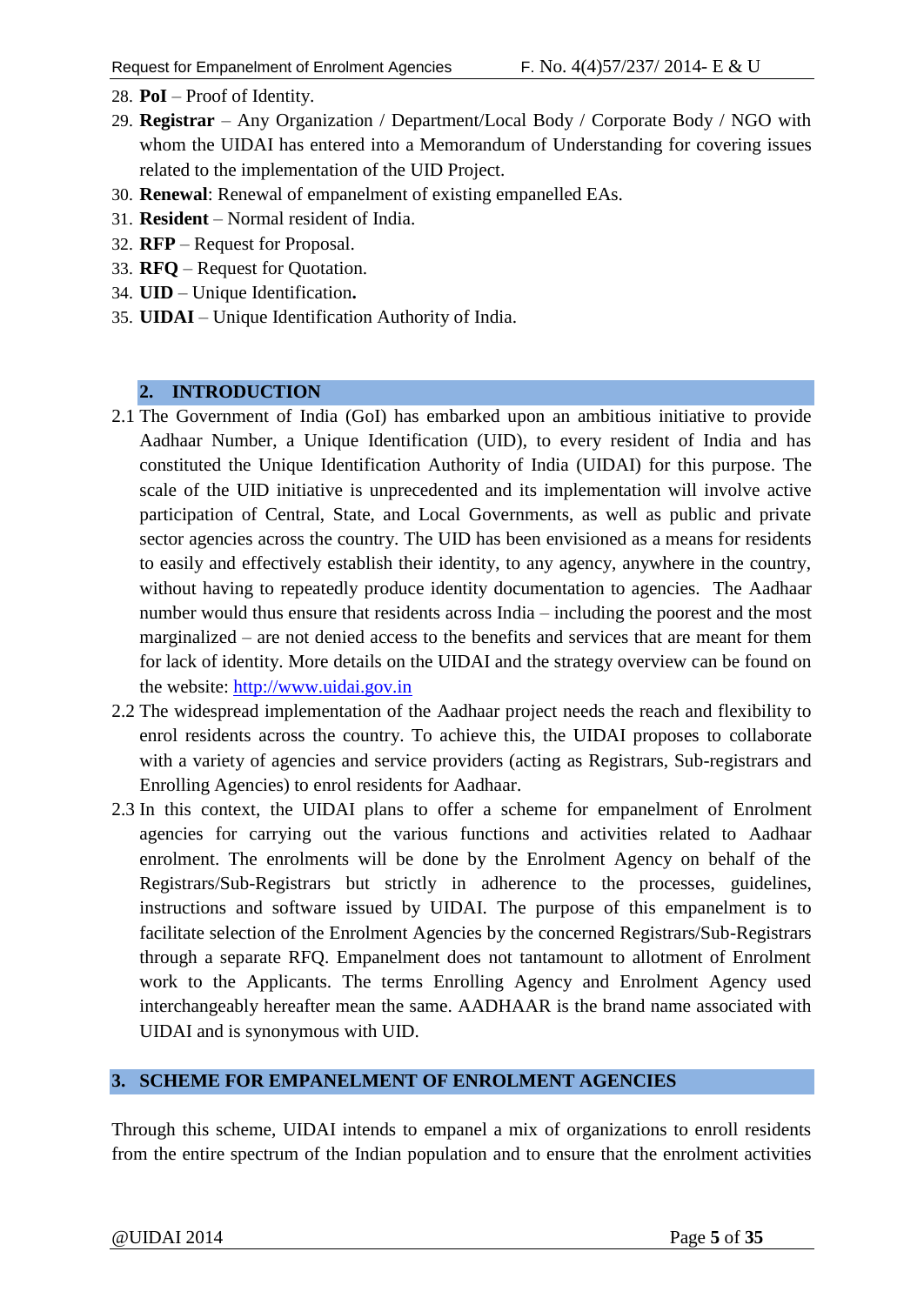are rolled out in the remotest villages of India and to the marginalized section of society. This RFE invites applications from organizations for empanelment to undertake enrolment work.

The RFE is open to all eligible organizations (including Govt./Semi-Govt./ Private/ NGOs/ Not-for-Profit/ Microfinance Institutions), which are (i) registered and operating in India for the last three years and (ii) having an average annual turnover/grants-in-aid of at least INR 50 lac in case of NGOs/ Not-for-Profit OR a Net Worth of at least INR 50 lac in case of Commercial Organizations/ PSUs/ Govt. companies/ Autonomous bodies, in each of the last three (3) financial years (2011-12, 2012-13 & 2013-14).

Sub-Contracting of Enrolment Work is not allowed for private/ commercial Organizations /PSUs /Govt. Companies /Autonomous bodies. However, field level manpower such as enrolment operators and supervisors can be hired through third parties. EAs will be required to provide details of the companies from which they are going to hire this manpower to their Registrars before commencing enrolment operations. Government Organizations may choose to franchise enrolment work to CSCs/ Local Government bodies.

It is advised that staff of the EA wears uniform at enrolment centre so that if residents need help, they can easily identify employees by their attire. All field operators deployed for collecting pre-enrolment data must carry identity card, and letter of authority from the concerned Registrar. EA must ensure compliance to Labour laws and all statutory provisions in various Labour regulations such as EPF, ESI, Industrial Disputes Act, Contract Labour Act, Minimum Wages etc.

#### <span id="page-5-0"></span>**4. MINIMUM ELIGIBILITY CRITERIA**

- 4.1 A Single company/ organization (e.g. Govt./ Semi-Govt./ Private/ PSU/ NGO/ Not-for-Profit/ Microfinance Institution) or Consortium of companies/ organizations (maximum of 4 members) registered in India and in existence for at least three (3) years as on 31.3.2014, are eligible to submit proposals for empanelment for the project.
- 4.2 In case of a Consortium, one of the members of the consortium should act as the Prime Agency and shall be solely responsible to the Registrar for executing the enrolment activities and contractual obligations, if selected for carrying out enrolment activities. The Prime Agency should submit the Request for Empanelment proposal on behalf of the Consortium.
- 4.3 The applicant (single agency/ all consortium members) must be incorporated or registered in India under the Indian Companies Act, 1956 (including Section – 25 of the Act)/ Partnership Act, 1932 / Societies Registration Act 1860/ the Indian Trusts Act 1882/ it's equivalent in the respective States OR must be Proprietorship entities having a PAN number.
- 4.4 The applicant in case of Private/ PSU/ Govt. Company/ Commercial Organization/ Autonomous Body (single agency/ Prime Agency in case of a consortium) should have had a Net Worth of at least INR 50 lac in each of the last three financial years ending 31<sup>st</sup> March 2012, 2013 and 2014 as evidenced by the audited accounts of the organization.
- 4.5 The applicant in case of NGOs/ Not-for-Profit organization (single agency/ Prime Agency in case of a consortium) should have had an average annual turnover/ grants-inaid of at least INR 50 lac in each of the last three financial years ending  $31<sup>st</sup>$  March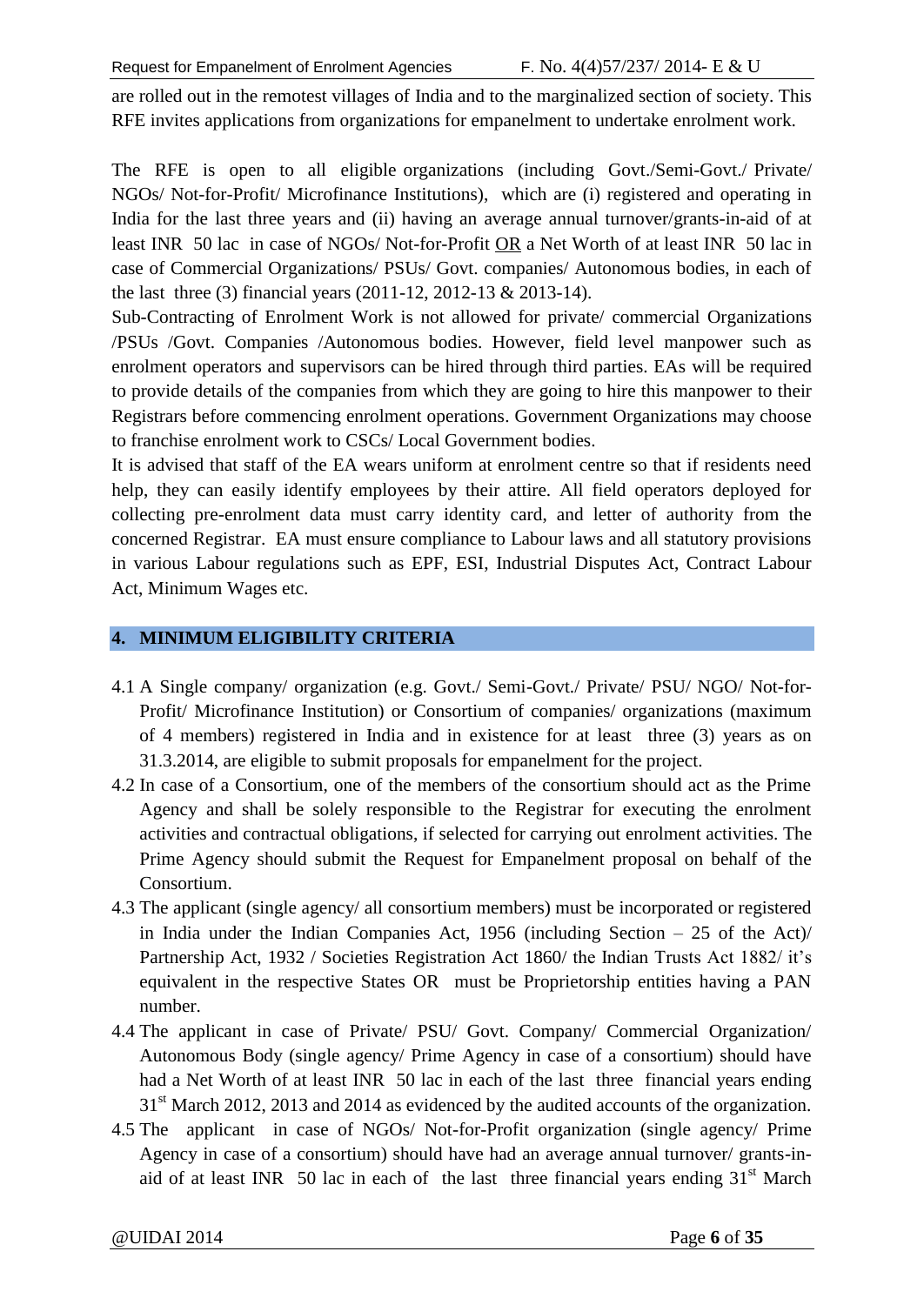2012, 2013 and 2014 as evidenced by the audited accounts. However, the NGO/ Not-for-Profit organization must be non-political and non-denominational organization with no affiliation to any political parties or religion.

- 4.6 The applicant, except NGOs and Not for-profit organisations, should have reported profits(Profit Before Tax), in at least 2 (two) of the last 3 (three) Financial years, i.e. 2011-12, 2012-13& 2013-14 as declared by audited account / certified balance sheet of financial statement reported in India.
- 4.7 The applicant (single agency/ consortium members) should not have been blacklisted by Central, or any State/ UT Government. The applicant (single agency/ consortium members) shall not be under a declaration of ineligibility for corrupt financial practices.
- 4.8 The applicant (single agency/ consortium members) should not have their field enrolments currently suspended by UIDAI/ their Registrars, and/or refused empanelment on account of performance in the Aadhaar project in the past, by UIDAI.
- 4.9 Only those applicants /existing EAs, who meet the eligibility criteria specified above, will be eligible to respond to this RFE. The applicant's request should be submitted on the prescribed form, with the relevant information & supporting documents to substantiate the eligibility of the applicant vis-à-vis the minimum eligibility criteria.
- 4.10 An agency with more than 10 lakhs Aadhaar generated in last financial year and performance on DMS, upload delay, BE,DE and PE are satisfactory, they will not be subjected to minimum eligibility criteria. However, their financial / Technical tier shall be decided as per the relevant provisions in the RFE.

#### <span id="page-6-0"></span>**5. MANDATORY LIST OF DOCUMENTS TO BE SUBMITTED**

- 5.1 Covering letter in Annexure-I of this RFE signed by the Director/Authorized Personnel of the applying agency (prime agency in case of consortium).
- 5.2 Application Form as given in Annexure II.
- 5.3 Fees for Request for Empanelment/Renewal /Enhancement (in separate envelope).
- 5.4 Certificate of Incorporation from Registrar of Companies (RoC) or Certificate of Registration/ Evidence of legal status of applicant (Single Agency/ all Consortium members) only in case of new Applicants. Those seeking renewal/upgrade of empanelment need not submit this.
- 5.5 Letter of Association in case of Consortium and certified true copy of the Consortium agreement between the Prime applicant and the other members of the consortium, describing the respective roles and responsibilities of all the members, in meeting the overall scope and requirements of the proposed Project.
- 5.6 Auditor certified financial statements for the financial years 2013-14, 2012-13 and 2011- 12 (Please include the sections on P&L, Turnover, Assets and Balance Sheet) should be provided by all types of applicants.
- 5.7 In case, the audited certified financial statements for the financial year 2013-14 is not available, a certificate from the Auditor authorised to audit the financial statements of the organisation, specifying the Net worth and Turnover/ Grants-in-aid of the organization as of 31.3.2013 should be provided for the same. **Existing empanelled EAs should only submit accounts/Auditor's certificate for 2013-14.** However, they should provide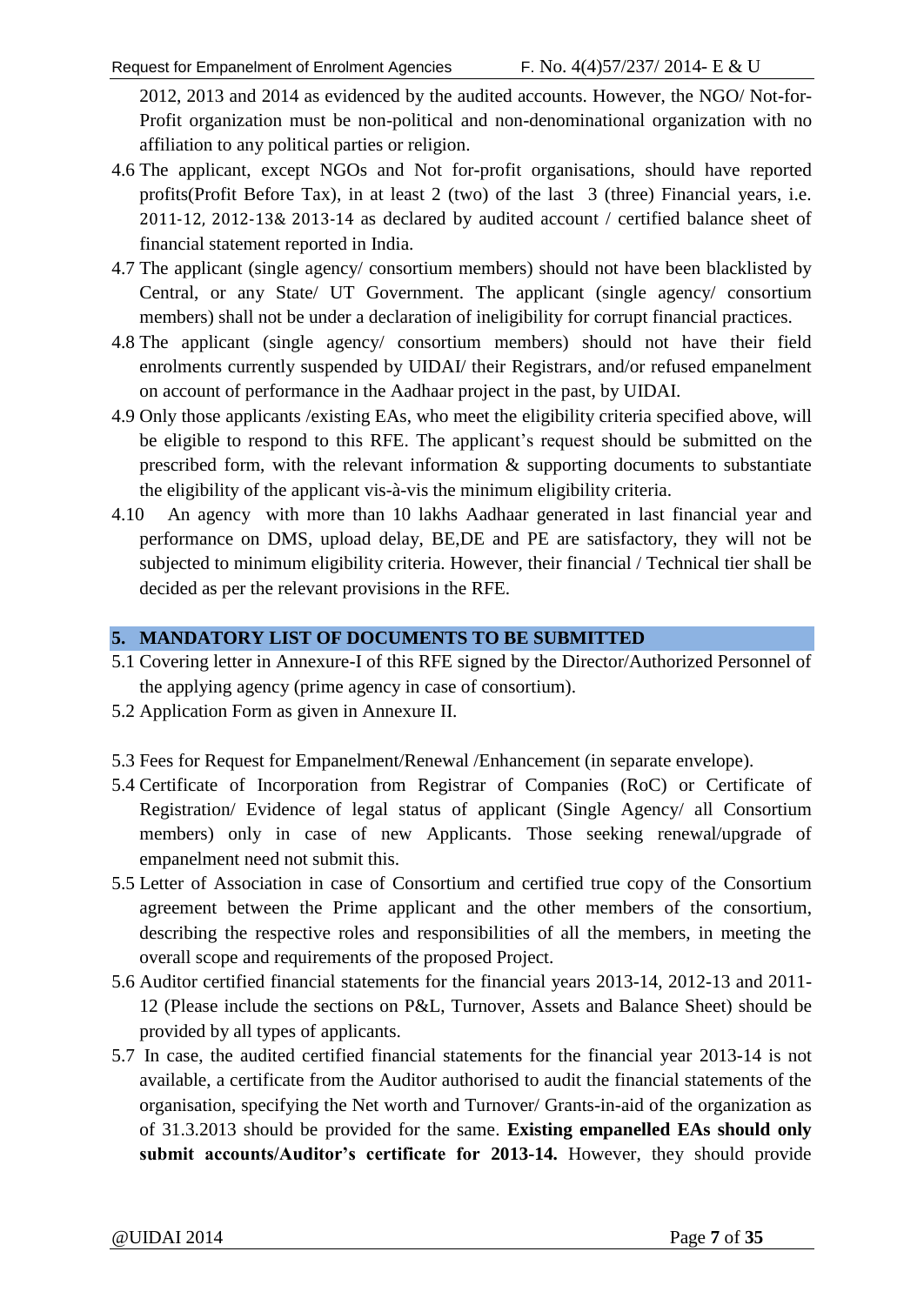information for all 3 years on the Application Form. To calculate Net worth, refer Annexure for Application Form for Empanelment.

5.8 Proof for Organization PAN Number, VAT/ Service Tax number is required only in case of new Applicants. Those seeking renewal/up-grade of empanelment need not submit this.

5.9 Profile of the Organization giving relevant details of nature of work, experience, infrastructure, resources etc. only in case of new Applicants. Those seeking renewal/upgradation of empanelment need not submit this.

- 5.10 In case of renewal, brief details of the contract(s) signed with the Registrar /activities undertaken for UIDAI exercise. Details of Bids made be included in case no contracts were awarded.
- 5.11 Certificate of satisfactory performance from the Registrar concerned in case of EAs which have commenced enrolments.

Applications which do not contain the above mandatory documents may be rejected for non-compliance of RFE requirements without any further opportunity.

#### <span id="page-7-0"></span>**6. SCHEME OF CATEGORIZATION**

The scheme aims to categorize enrolment agencies on the basis of their Technical Capability as well as Financial Capacity for undertaking enrolment functions. While the technical capability addresses the maturity of an organization to undertake enrolment functions in the Aadhaar landscape in terms of number of trained operators and experience in biometric enrolment, the financial capacity addresses the capacity of an organization to undertake enrolment activities in multiple States.

The Technical Capability of an organization shall be assessed at a 3-Level maturity continuum while the Financial Capacity shall be assessed based on a 4-Tier structure, as given below:

#### <span id="page-7-1"></span>**6.1 Technical Capability**

The technical capability of an enrollment agency shall be assessed at 3 levels as given below:

I. Level T1 – Entry:

All organizations (single agency/consortium) interested in undertaking enrolment activities for the UIDAI project shall be empanelled under Level T1, provided they meet the minimum eligibility criteria.

- II. Level T2 Skilled: Organizations (single agency/ consortium) can progress from Level T1 to Level T2 if the organization (single agency/ consortium) has completed 1 Lac Aadhaar enrolments which has resulted in issuance of Aadhaar number.
- III. Level T3 Experienced:

Organizations can get empanelled / **progress** to Level T3 on completing 10 Lac successful Aadhaar enrolments, which has resulted in issuance of Aadhaar numbers.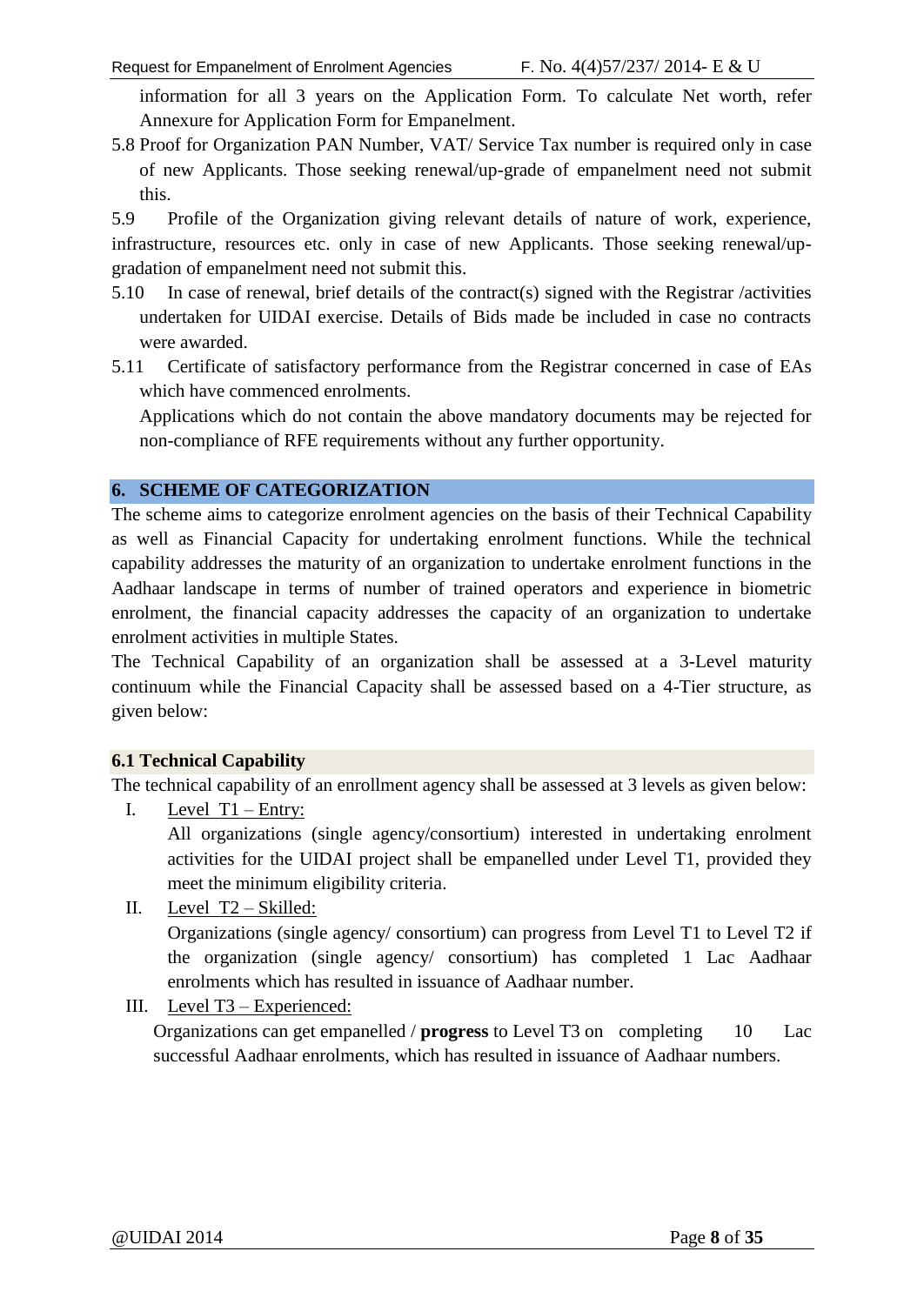

*Fig. 1: Snapshot of Technical Capability Levels and Criteria*

#### <span id="page-8-0"></span>**6.2 Financial Capacity**

#### **I. Tier F1:**

- a. Commercial Organizations (Single Agency/ Prime Agency in case of a consortium) which have a Net worth between INR - 50 Lac and not exceeding INR 2 Crores as of 31.3.2014 shall be eligible for 'Tier F1' empanelment.
- b. NGOs/ Not-for-Profit Organizations which have an annual turnover/ Grants-in-aid between INR 50 Lac and not exceeding INR 2 Crores as of 31.3.2014 shall be eligible for 'Tier F1' empanelment.
- c. Organizations which are eligible for empanelment under Tier F1 can evince interest in undertaking enrolment work in a **maximum** of 2 States/ UTs. Tier F1 organizations can take upto **maximum** of 25 Lac Aadhaar Enrolments in a year.

#### **II. Tier F2:**

- a. Commercial Organizations (Single Agency/ Prime Agency in case of a consortium) which have a Net worth above INR 2 Crores and not exceeding INR 5 Crores as of 31.3.2014 shall be eligible for 'Tier F2' empanelment.
- b. NGOs/ Not-for-Profit Organizations which have an annual turnover/ Grants-in-aid above INR 2 Crores and not exceeding INR 5 Crores as on 31.3.2014 shall be eligible for 'Tier F2' empanelment.
- c. Organizations which are eligible for empanelment under Tier F2 can evince interest in undertaking enrolment work in a **maximum** of 4 States/ UTs. Tier F2 organizations can take up a **maximum** of 50 Lac Aadhaar Enrolments in a year.

#### **III Tier F3:**

- a. Commercial Organizations (Single Agency/ Prime Agency in case of a consortium) which have a Net worth above INR 5 Crores and not exceeding INR 20 Crores as of 31.3.2014 shall be eligible for 'Tier F3' empanelment.
- b. NGOs/ Not-for-Profit Organizations which have an annual turnover/ Grants-in-aid above INR 5 Crores and not exceeding INR 20 Crores as of 31.3.2014 shall be eligible for 'Tier F3' empanelment.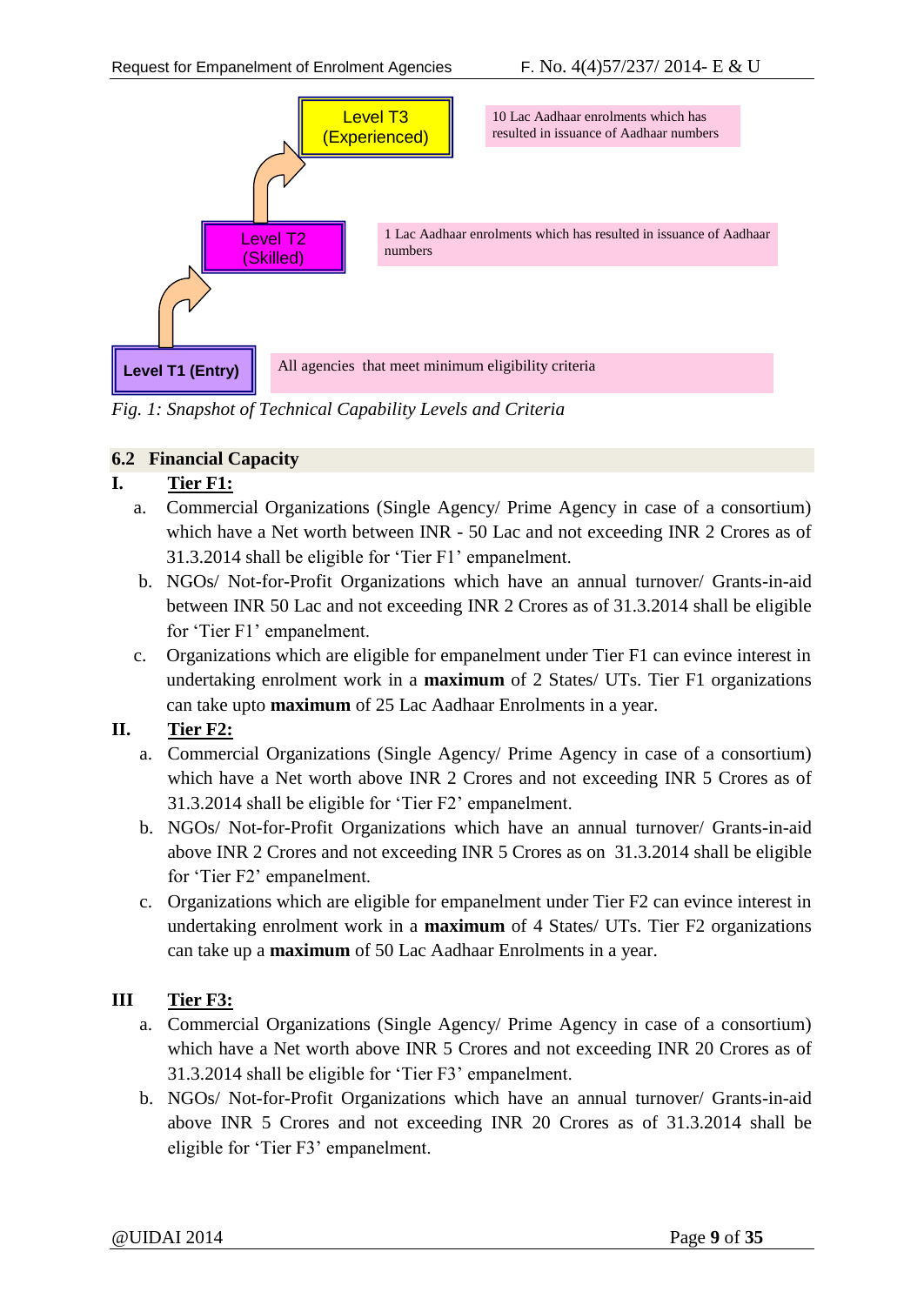c. Organizations which are eligible for empanelment under Tier F3 can evince interest in undertaking enrolment work in a **maximum** of 8 States/ UTs. Tier F3 organizations can take up a **maximum** of 250 Lac Aadhaar Enrolments in a year.

### **IV Tier F4:**

- **a.** Commercial Organizations (Single Agency/ Prime Agency in case of a consortium) which have a Net Worth greater than Rs 20 Crores as of 31.3.2014 shall be eligible for 'Tier F4' empanelment.
- b. NGOs/ Not-for-Profit Organizations which have an annual turnover/ Grants-in-aid greater than INR 20 Crore as of 31.3.2014 shall be eligible for 'Tier F4' empanelment.
- c. Organizations which are eligible for empanelment under Tier F4 can evince interest in undertaking enrolment work. Tier F4 organizations can take up a **maximum of 500 Lac** Aadhaar Enrolments in a year.



*Fig 2: Snapshot of Financial Capacity Tiers and Bid Capacity in terms of maximum number of States and maximum number of Aadhaar enrolments in a year.*

#### <span id="page-9-0"></span>**7. SALIENT POINT FOR EMPANELMENT**

- a) The empanelment for Enrolment Agency by UIDAI is a continuous process throughout the year. The applications received during a month shall be evaluated and finalized in the following month. In case number of applications received is less than 5, the UIDAI at its discretion may defer the evaluation to next month.
- b) Duration of empanelment is three years.
- c) Applicants shall select between Level T1, T2 and T3 based on their technical capability.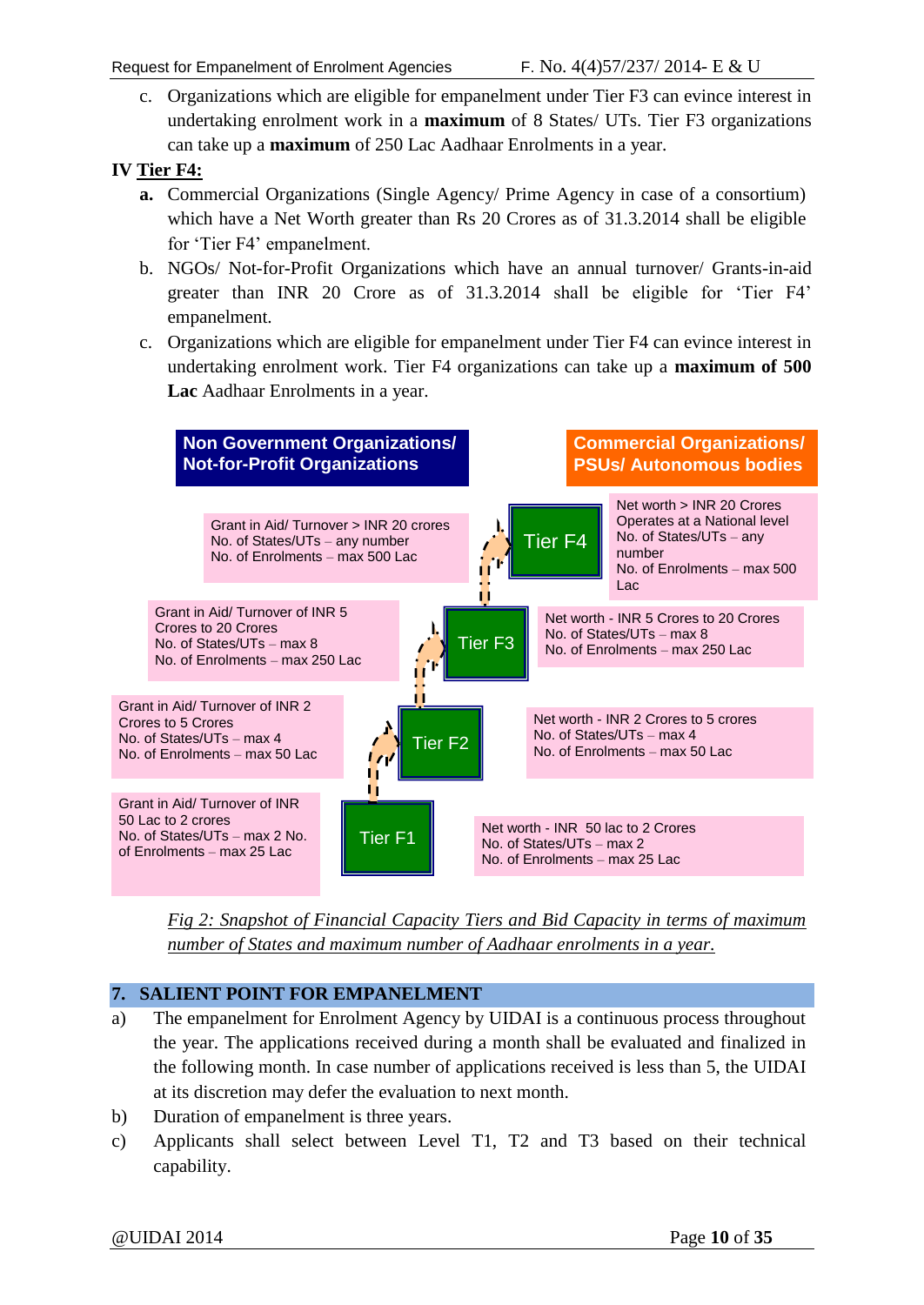d) Applicants shall select between Tier F1 to Tier F4 based on the financial capacity of the Applicant (single agency/ prime agency in case of consortium) and shall accordingly mention the names of the States/UTs in which the Applicant is interested in undertaking enrolment work, in the Application Form.

In case the applicant evinces interest in more number of States/UTs than what the applicant is eligible for based on Financial tier

- (i) the first eight States/UTs cited shall be considered for Tier F3 applicants
- (ii) the first four States/UTs cited shall be considered for Tier F2 applicants and
- (iii) the first two States/UTs cited shall be considered for Tier F1 applicants.
- e) Request for change in States, Technical Tier and Financial Tier will be considered once in a financial year, after the year of empanelment. The financial and technical parameters required for change in technical and financial tier shall be as on 31 March of the previous financial year.
- f) It may be noted that evincing interest in a particular State does not in any way guarantee the allocation of enrolment work in that State either in part or in whole. The discretion of work allocation within a State lies solely with the respective Registrar. Empanelment with UIDAI does not guarantee that any or all applicants shall be invited to bid for, or be awarded any project/assignment as a result of this empanelment.
- g) Consortium partners' experience shall be evaluated only for assessment of Technical Capability and shall not be considered for assessment of Financial Capacity of the applicant.

#### <span id="page-10-0"></span>**8. SCOPE OF WORK**

- a) The scope of work of the Enrolling Agency (EA) includes the following:
	- i. Procure enrolment hardware, software including Biometric Devices as per UIDAI specifications; Upgrade to latest requirements as per process/technology changes from time to time
	- ii. Hire & Train Manpower for Enrolment; supervise the enrolment process at the field level to ensure that the enrolments are in accordance with prescribed processes and guidelines of UIDAI
	- iii. Enrol Operator/Supervisors; Certify, Register and Activate them at UIDAI
	- iv. Software Installation, Configuration and Registration
	- v. Setting up of Enrolment Centre(EC) and Enrolment Stations (ES)
	- vi. Set up a Help Desk at Enrolment Centre for Crowd Management and addressing Resident Grievances
	- vii. Help Create Awareness
	- viii. Capture Demographic and Biometric Data using UIDAI enrolment client
	- ix. Data Transfer to UIDAI
	- x. MIS
	- xi. Ensuring Data Privacy and Security
	- xii. Document Management as per UIDAI document hand over process and guidelines issued from time to time.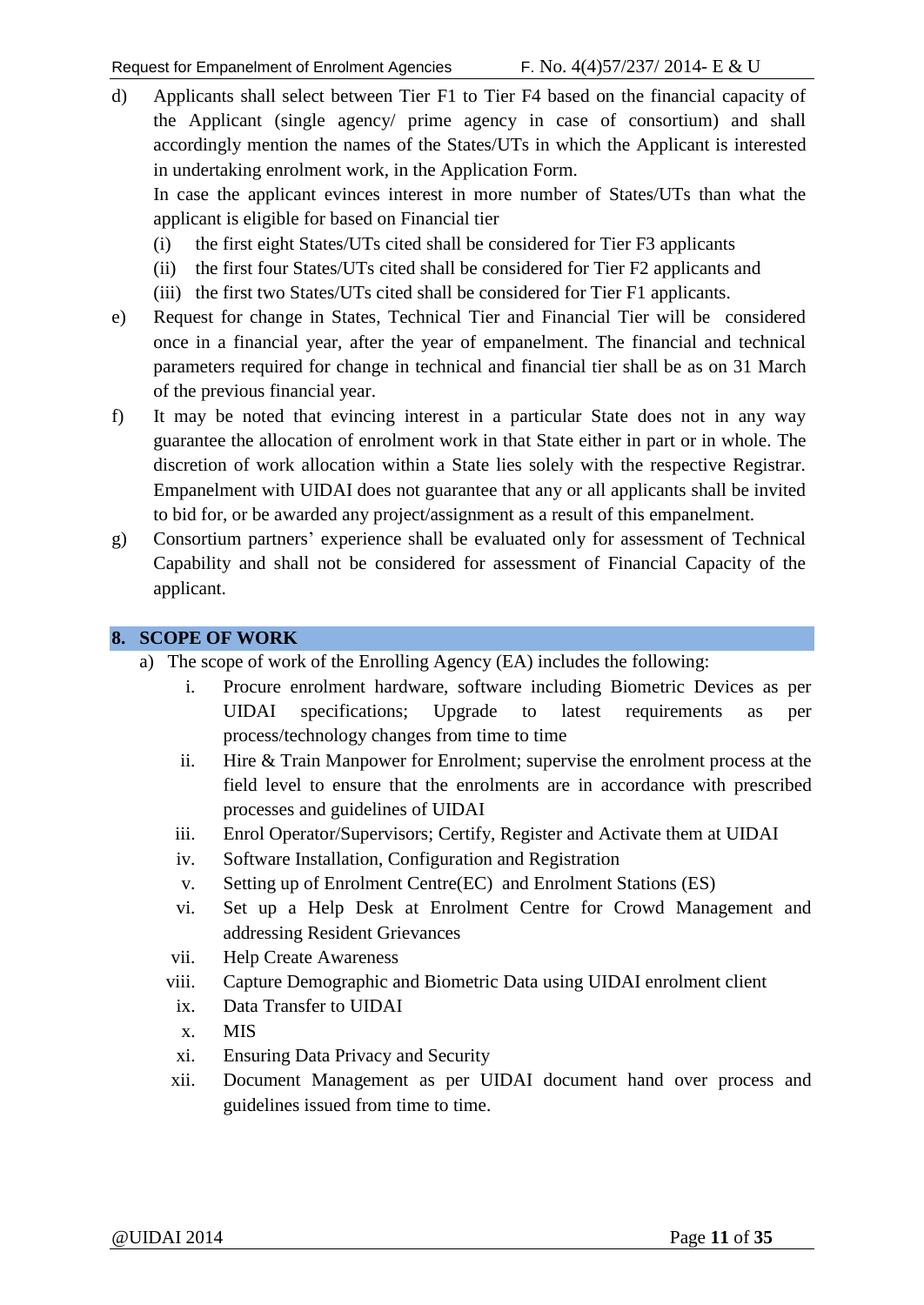- b) To understand the complete scope of work of an Enrolment Agency, refer the latest versions of the following documents available in the "Process Manuals and Guidelines" section on UIDAI website <http://uidai.gov.in/registrar-enrolments.html> :
	- i) EA roles and responsibilities for activities that an EA needs to undertake during the Aadhaar Enrolment Program.
	- ii) Checklist for Setting up Enrolment Centre for hardware and software requirements and specifications at enrolment centre and station level that the EA needs to arrange/procure. Note that GPS and scanning of documents may be made mandatory by UIDAI at any time.
- c) For Hiring and Training of Manpower, refer following documents:
	- i) Operator roles and responsibilities for Operator hiring
	- ii) Supervisor roles and responsibilities -for Supervisor hiring
	- iii) Capability Building Framework for training of EA personnel
- d) In addition applicants must familiarize themselves with the following documents for understanding of Aadhaar process and requirements:
	- i) Resident Enrolment Process Document
	- ii) EA Checklist for Refresh Phase
	- iii) Suspension Policy
	- iv) Data Quality Policy
	- v) Data Protection and Security Guidelines for EA

UIDAI accords highest priority to quality of data and will impose penalties for Demographic and Process errors.

EA must apprise itself and ensure compliance with the latest versions of policy /process/technology requirements and guidelines issued by UIDAI from time to time.

#### <span id="page-11-0"></span>**9. PROCESS OF EMPANELMENT**

#### <span id="page-11-1"></span>**9. 1 How to Apply for Empanelment with UIDAI**

UIDAI will publish this document in a few leading newspapers of English and Hindi and on their website<http://uidai.gov.in/> for the benefit of interested parties to empanel with UIDAI. The following is a description of the procedure for submission of application:

- a) Interested parties are required to read the document completely to ascertain that they fulfill all the eligibility criteria. They are also advised to go through various process documents available on UIDAI website including the ones referred to in the section for "Scope of Work".
- b) Fill the Cover Letter in **Annexure I** and the Application Form completely as given in **Annexure II**. Cover Letter must be signed by the Director/ authorized personnel. Applications with incomplete/ ambiguous information and lacking mandatory documents will be rejected and no correspondence will be entertained in this regard.
- c) The Proposal and all associated correspondence shall be written in English and shall conform to prescribed formats. Any interlineations, erasures or over writings shall be valid only if they are initialed by the authorized person signing the Proposal.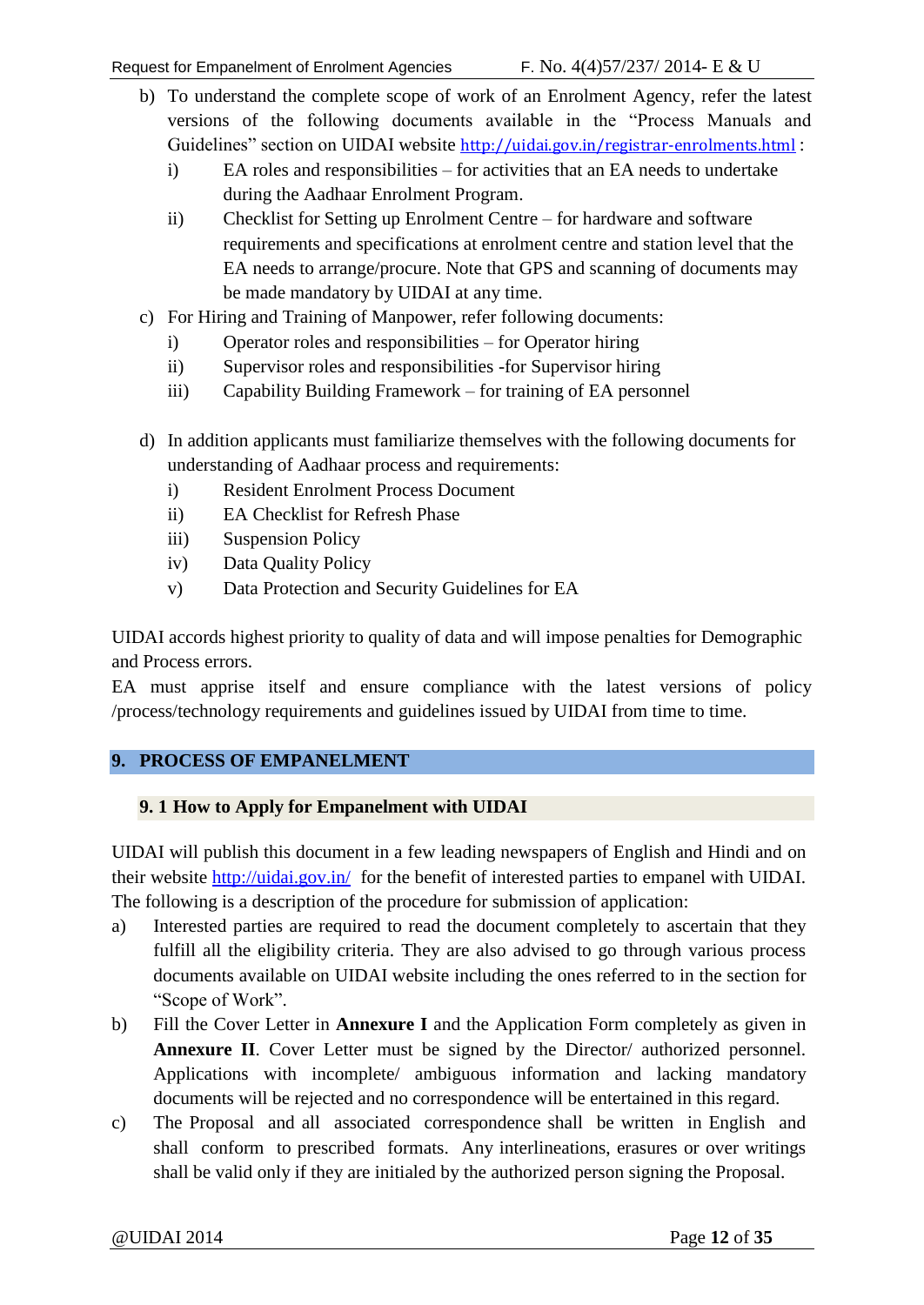- d) Please write '**APPLICATION FOR NEW EMPANELMENT or RENEWAL OF ENROLMENT AGENCIES'**, as the case may be, and the name of the applicant on the outer envelope.
- e) Hard copy of application with empanelment fees in the form of Demand draft and necessary supporting documents in hard copy should be submitted at the following Address :

To

 Deputy Director Enrolments and Update Division Unique Identification Authority of India (UIDAI), Planning Commission, Govt. of India (GoI), 2nd Floor, Tower I, Jeevan Bharati Building, Connaught Circus, New Delhi - 110001.

#### **9. 2 Pre- Application Queries**

<span id="page-12-0"></span>Prospective applicants, requiring any clarification on the RFE may post their queries to the following email ID  $\langle$  [rfe.ea@uidai.net.in](mailto:rfe.ea@uidai.net.in)  $\rangle$  UIDAI shall attempt to provide responses to all such queries on-line within 5 working days.

#### **9. 3 Renewal of Empanelment**

<span id="page-12-1"></span>Those EAs who are already empanelled with UIDAI and desirous of renewing their empanelment with UIDAI may submit following information along with supporting documents wherever necessary along with the application-

- A. Empanelled agencies who did not get any work orders:
	- (i) Name of States/UTs for which they were eligible to undertake work as per terms and conditions of empanelment but the Company did not submit bids, giving reasons.
	- (ii) Name of States/UTs for which they are eligible and wherein the Company submitted bids vis-à-vis their financial categorization (F1, F2, F3 and F4).
	- (iii) Work order received but cancelled later on.
- B. Empanelled agencies who received work orders:
	- (i) Certificate of satisfactory performance from their Registrars.
	- (ii) Brief details of the contract signed with the Registrar /activities undertaken for UIDAI exercise.

#### <span id="page-12-2"></span>**9. 4 Fees for Request for Empanelment**

The RFE is available to be downloaded online, free of cost. However at the time of submission of RFE, applicants are required to pay **INR 10000**/- towards Request for Empanelment Fees in the form of Demand Draft drawn in favor of "Pay and Accounts Officer (PAO)", UIDAI, New Delhi" payable at New Delhi. This RFE Fees should be included along with the Application in a separate cover and this fee is Non-Refundable.

Those EAs who are already empanelled with UIDAI and desirous of renewing their empanelment with UIDAI may submit their request in the prescribed proforma (Annexure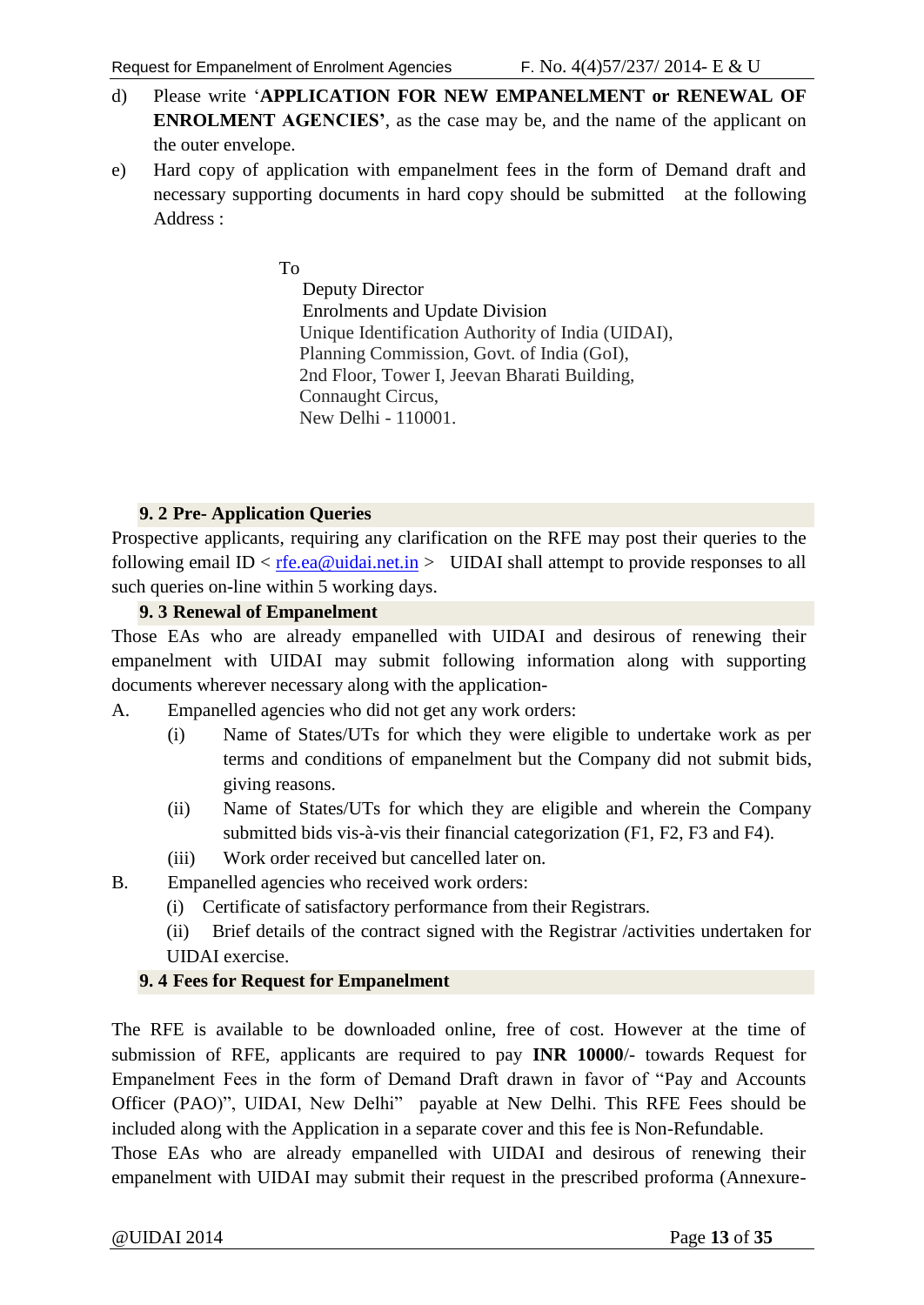II) along with a fee of INR 5000/- drawn in favour of Pay and Accounts Officer (PAO), UIDAI, New Delhi.

The empanelment shall be valid for a period of three year subject to compliance of all requirements. The Enrollment agency shall pay the prescribed fees for renewal of empanelment at the time of next RFE.

*"*The selected applicants shall be required to furnish an unconditional and irrevocable Bank Guarantee equivalent to INR 200000/-, from a scheduled commercial bank in India valid for the entire period of empanelment. The Bank Guarantee shall be drawn in favour of PAO, UIDAI, New Delhi. The Bank Guarantee should be submitted within 30 days of the date of communication of the acceptance of the request for empanelment as Enrolment Agency with UIDAI." Validity of Bank Guarantee should last at least 60 days beyond the normal term of empanelment. Breach/default of the Terms and Conditions of the said Empanelment, and non-compliance with directions to rectify in given time frame will result in invoking of the Bank Guarantee. The existing EAs seeking renewal of empanelment have the option to get their existing Bank Guarantees extended suitably for the new term.

#### **9. 5 Evaluation for Empanelment based on Technical Capability**

<span id="page-13-0"></span>The process of evaluation for Empanelment of Enrolling Agencies shall be as given below:

#### <span id="page-13-1"></span>**9.5.1 Evaluation for Empanelment at Level T1**

Evaluation for empanelment at Level T1 involves the assessment of the applicant organization through documentary evidence for its nature of business, stated competence, financial turnover and organization background and its suitability for UIDAI enrolment activities. This stage of evaluation requires:

- a) Cover Letter in prescribed format in Annexure I signed by the Director/Authorized Personnel
- b) Application Form in prescribed format, given at Annexure II in hard copy
- c) Demand Draft of Request for Empanelment Fees along with the Application
- d) Registration details of the organization (all consortium members in case of consortium)
- e) Letter of Association in case of consortium and certified true copy of the agreement between the prime applicant and the other members
- f) Brief write-up on organization's activities, nature of business, locations, number of employees (all consortium members in case of consortium)
- g) Annual Turnover/Grants in Aid/Net Worth details & supporting documents for last three financial years
- h) PAN number and VAT/Service Tax number proof verification
- i) States/ UTs in which the applicant is interested to work

UIDAI may also conduct a background check of the applicant, wherever deemed necessary, and shall have the complete right to disqualify an applicant, in case the information provided by the applicant is found to be incorrect.

#### <span id="page-13-2"></span>9.5.2 **Evaluation for Empanelment at Level T2 & Level T3**

The applicants have to satisfy the General Eligibility Criteria and submit all the mandatory list of documents. In addition, for Level T2 / T3, the Enrolment Agency should submit the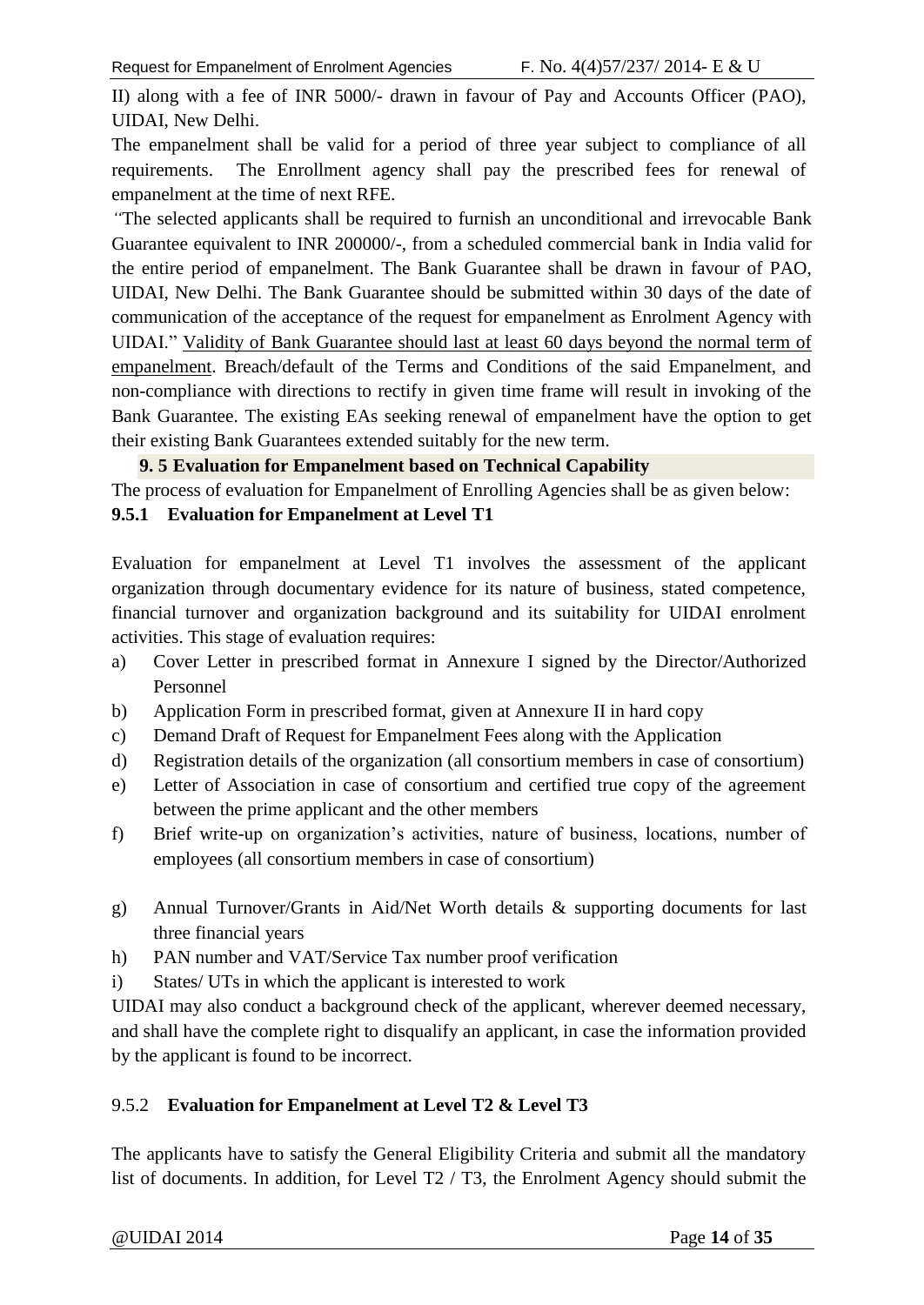information on the name, EA code and the number of Enrolments which have resulted in successful Aadhaar generation. UIDAI shall verify these details with the information generated by the Management Information System (MIS). On successful verification, the Enrolment Agency shall be empanelled/ elevated to Level T2 /T3 status depending upon eligibility.

#### **9. 6 Evaluation for Empanelment based on Financial Capacity**

<span id="page-14-0"></span>The Enrolment Agencies shall be empanelled under Tier F1, Tier F2, Tier F3 or Tier F4 based on the Net Worth (for Commercial Organizations) as on 31.3.2014 OR Annual Turnover/ Grants-in-Aid (for NGOs/ Not-for-Profit Organizations) as on 31.3.2014. Empanelled Enrolment Agencies may progress to a higher tier only once in a financial year. .

#### **9. 7 Letter of Empanelment**

<span id="page-14-1"></span>After scrutinizing the complete details, UIDAI will empanel the applicants indicating the level of technical capability, States/UTs in which to undertake enrollment work, and bid capacity. The empanelled agencies will be issued a letter of empanelment which will also include the terms and conditions of the empanelment. Refer Annexure IV for Draft Terms and Conditions of Empanelment.

#### **9. 8 Disqualifications**

<span id="page-14-2"></span>UIDAI may, at its sole discretion, and at any time during the evaluation of proposal, disqualify any application received for empanelment, if the applicant has:

- a) Submitted the application after the response deadline.
- b) Not submitted Cover letter and/or Application Form.
- c) Incomplete/ Inconsistent information in application form/ cover letter with respect to the documents provided / financial details of the applicant organization.
- d) Made misleading or false representations in the forms, statements and attachments submitted as proof of the eligibility requirements.
- e) Exhibited a record of poor performance such as abandoning works, not properly completing the contractual obligations, inordinately delaying completion or financial failures, etc. in any project in the preceding three years.
- f) Submitted a proposal that is not accompanied by required documentation or is nonresponsive.
- g) Failed to provide clarifications within requisite timeframe, related thereto, when sought.
- h) Net worth certificate submitted is not signed by a certified auditor in case of Private organizations and NGOs.
- i) Non-submission of certificate of satisfactory performance from the Registrar concerned in case of EAs which have commenced enrolments.
- j) If Agency has submitted more than one proposal, then only the first one will be considered
- k) Prosecuted for corrupt and fraudulent practices in any court of law.
- l) Blacklisted by any Government of India / State / UT Government or declared ineligible by the Govt. of India/State/UT Adm. for corrupt and fraudulent practices
- m) Agencies undertaking certification of Operator /Supervisors/ Master Trainers for UIDAI project will not be eligible for empanelment as Enrolment Agency or vice versa.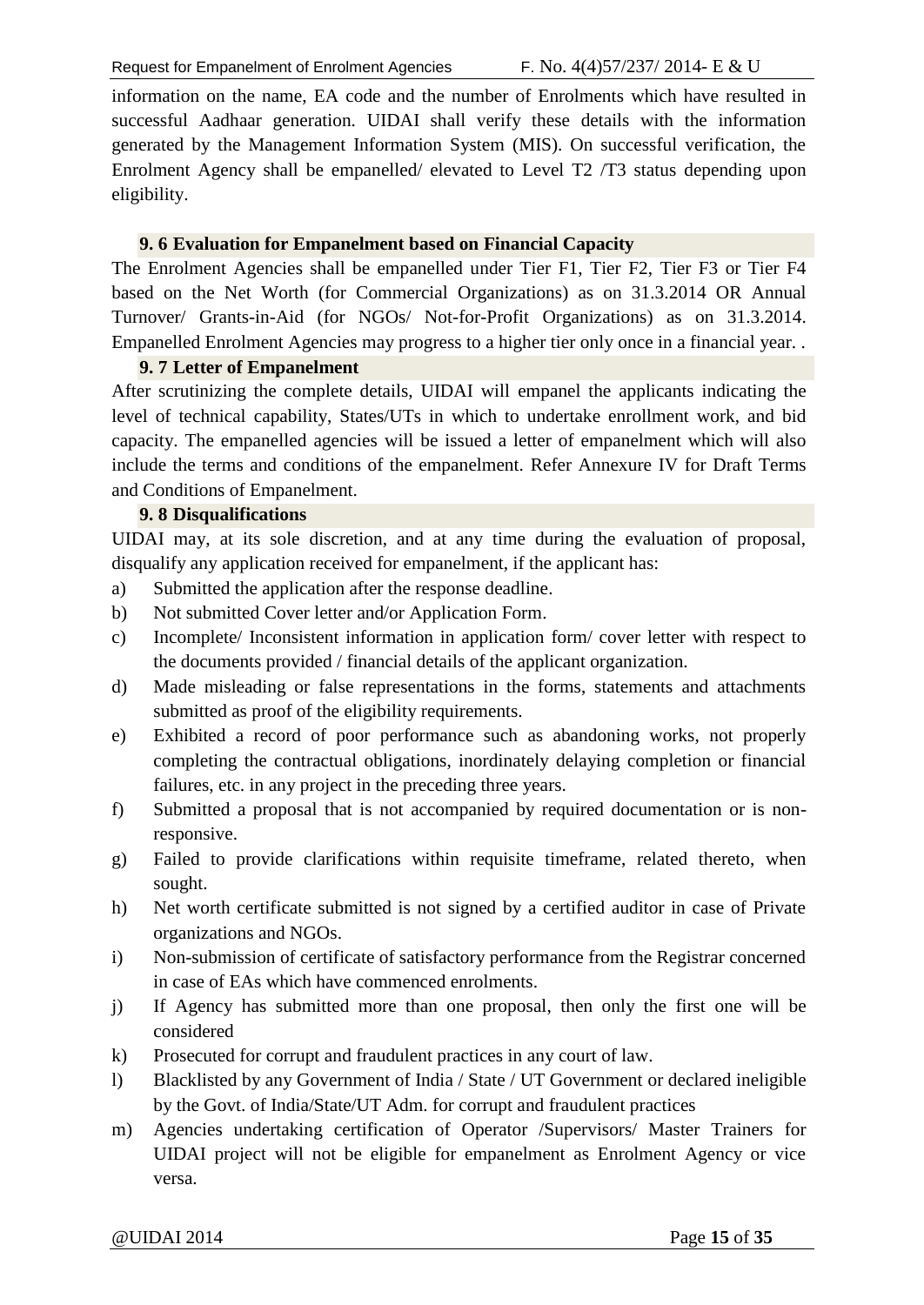- n) Non-adherence to UIDAI prescribed processes, instructions, guidelines, in case of already empanelled agencies.
- o) Non-performance or poor performance during 2013-14, in case of already empanelled agencies.
- p) Agencies whose application was rejected on account of demographic or process errors will not be considered.

#### <span id="page-15-0"></span>**9. 9 Termination or cessation of Empanelment**

- a) Without prejudice to any other right or remedy it may have, either party may terminate this Agreement at any time by giving one month advance notice in writing to the other party.
- b) UIDAI reserves the right to withdraw/ terminate empanelment of applicant in any of following circumstances:
	- 1. Submission of false particulars/fake documents for securing empanelment.
	- 2. Information provided to UIDAI is found to be incorrect.
	- 3. Evidence of Sub-contracting of enrolment work
	- 4. Empanelment conditions are not met within the specified time period.
	- 5. Applicant becomes insolvent, bankrupt; resolution is passed for the winding up of the applicant's organization.
	- 6. Significant changes to the organization leading to change of management, or in the course being conducted, are not notified to UIDAI.
	- 7. Non co-operation during audits/inspections by UIDAI/Registrars/auditing agencies empanelled/ appointed by these.
	- 8. Conditions arising from audits are not met within the specified time period.
	- 9. Misleading claims about the empanelment status are made.
	- 10. Clear evidence is received that empanelled agency is in breach of copyright.
	- 11. Non-adherence to the UIDAI enrolment processes and guidelines, which includes use of latest enrolment client version, timely client sync and upload of resident data packets.
	- 12. Not uploading correct enrolment center details.
	- 13. Poor quality of biometrics and demographics data.
	- 14. Poor performance reports/Complaints received against the Enrolment Agency.
	- 15. Usage of biometric devices which are not approved by UIDAI.
	- 16. Deploying Enrolment Operators/supervisors who either do not have their Aadhaar generated and/or are uncertified and /or inactive as per UIDAI activation protocols.
	- 17. Mismanagement of the enrolment centers. Poor performance reports from performance monitors.
	- 18. Not maintaining the confidentiality of the documents, data collected or any other violation of UIDAI data security guidelines for Enrolment Agencies.
	- 19. Non-provision of necessary infrastructure at the enrolment centers.
	- 20. Undertaking enrolment operations at locations without valid agreement /approval of the Registrars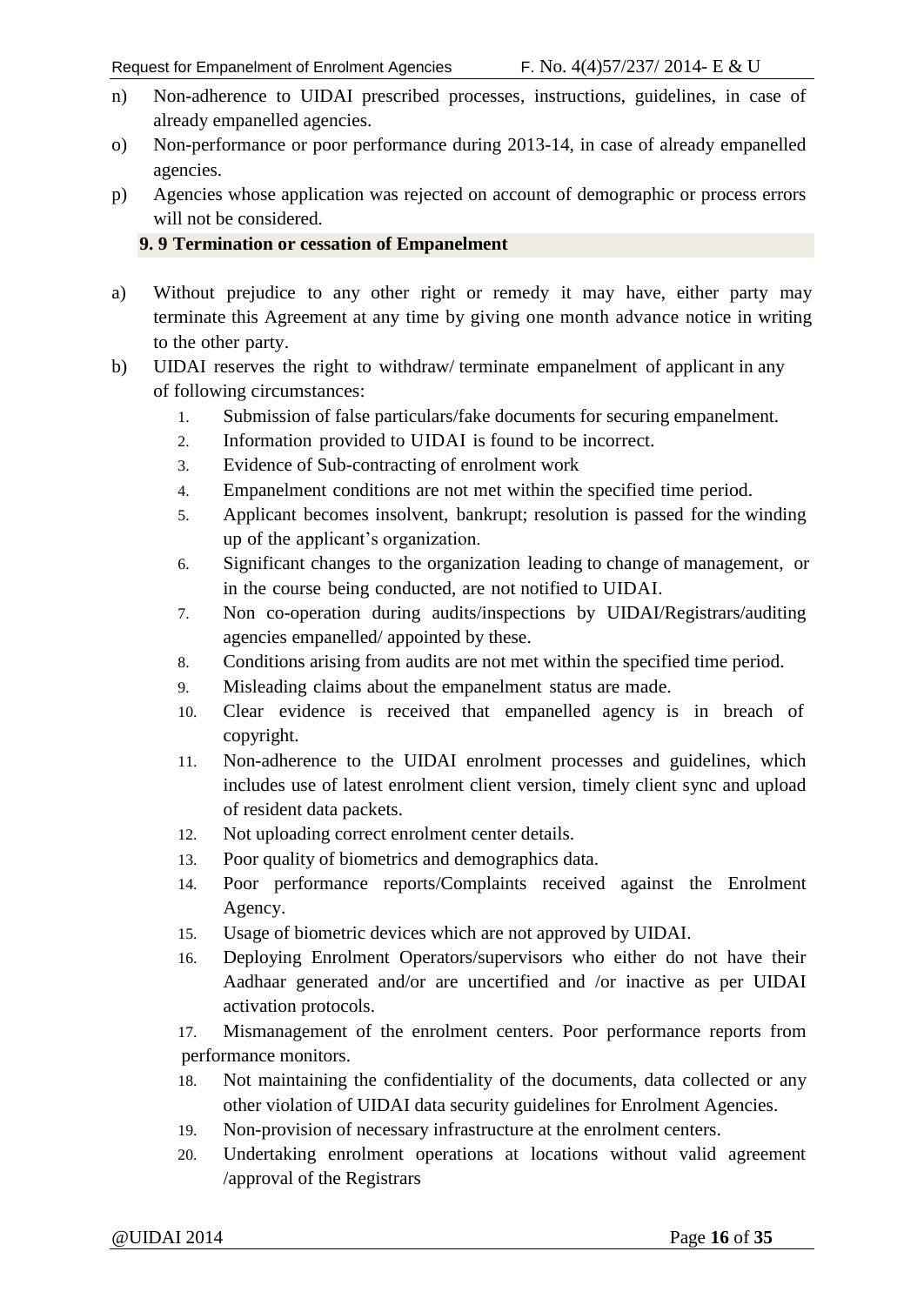- 21. Soliciting information outside the scope of work
- <span id="page-16-1"></span>22. Any other reasons deemed fit by UIDAI

#### <span id="page-16-0"></span>**10. POST EMPANELMENT PROCESS AND AWARD OF WORK**

#### **10. 1 Compilation of Database of Empanelled Enrolling Agencies**

- a) Upon completion of the RFE process, UIDAI will intimate successful applicants. The empanelled agencies will be issued a letter of empanelment which will also include the terms and conditions of the empanelment. The successful Applicants will have to accept and return a signed copy of the terms and conditions of empanelment as a token of their acceptance of the terms and conditions. They will also submit a Bank Guarantee, as prescribed by UIDAI, within 15 days of Letter of Empanelment, failing which the offer of empanelment will be withdrawn without any further correspondence.
- b) The UIDAI will compile a database of all the eligible and qualified Enrolling Agencies (EA) and categorize them as per the Level and Tier classification described above.
- c) The UIDAI will make available the list of all empanelled enrolling agencies (as per the indicative format and details shown above) to Registrars who wish to engage enrolling agencies for UID enrolment work. This list will be published on UIDAI portal http://uidai.gov.in/registrar-enrolments.html
- d) Using the above information, Registrars will be able to access details of the technical capability (Levels T1 to T3) and bid capacity (Tiers F1 to F4) for the enrolling agencies.
- e) The information contained in this list shall be subject to revision at frequent intervals based on updated information provided by EAs, Registrars, and information obtained from the UID Management Information System (MIS).

#### <span id="page-16-2"></span>**10. 2 Award of Enrolment Work to Empanelled EAs**

The Empanelment of an Enrolment Agency requires Acceptance of the terms and conditions of enrolment and submission of the Bank Guarantee.

No agreement / contract will be signed by the Enrolment Agency with UIDAI, nor does the empanelment of an enrolment agency commit any enrolment work to the agency. The empanelled agencies have to compete and seek enrolment work from the Registrars alone, who will sign appropriate contracts with them on acceptance of their bids.

#### <span id="page-16-3"></span>**11. GENERAL TERMS AND CONDITIONS**

The following terms and conditions are of a general nature, and are given here only for the information of the prospective enrolling agencies. Every project and assignment shall be awarded subject to the specific terms and conditions applicable to that project which will be imposed through specific contracts and agreements to be signed for that project. UIDAI will not sign any contract directly with the empanelled enrolling agencies.

- **11.1 Nativity:** The organization must be registered and audited statement must be declared in India.
- **11.2 Relationship:** Nothing mentioned herein shall be construed as relationship of master and servant or of principal and agent as between the 'UIDAI and 'the applicant. No partnership shall be constituted between UIDAI and the applicant by virtue of this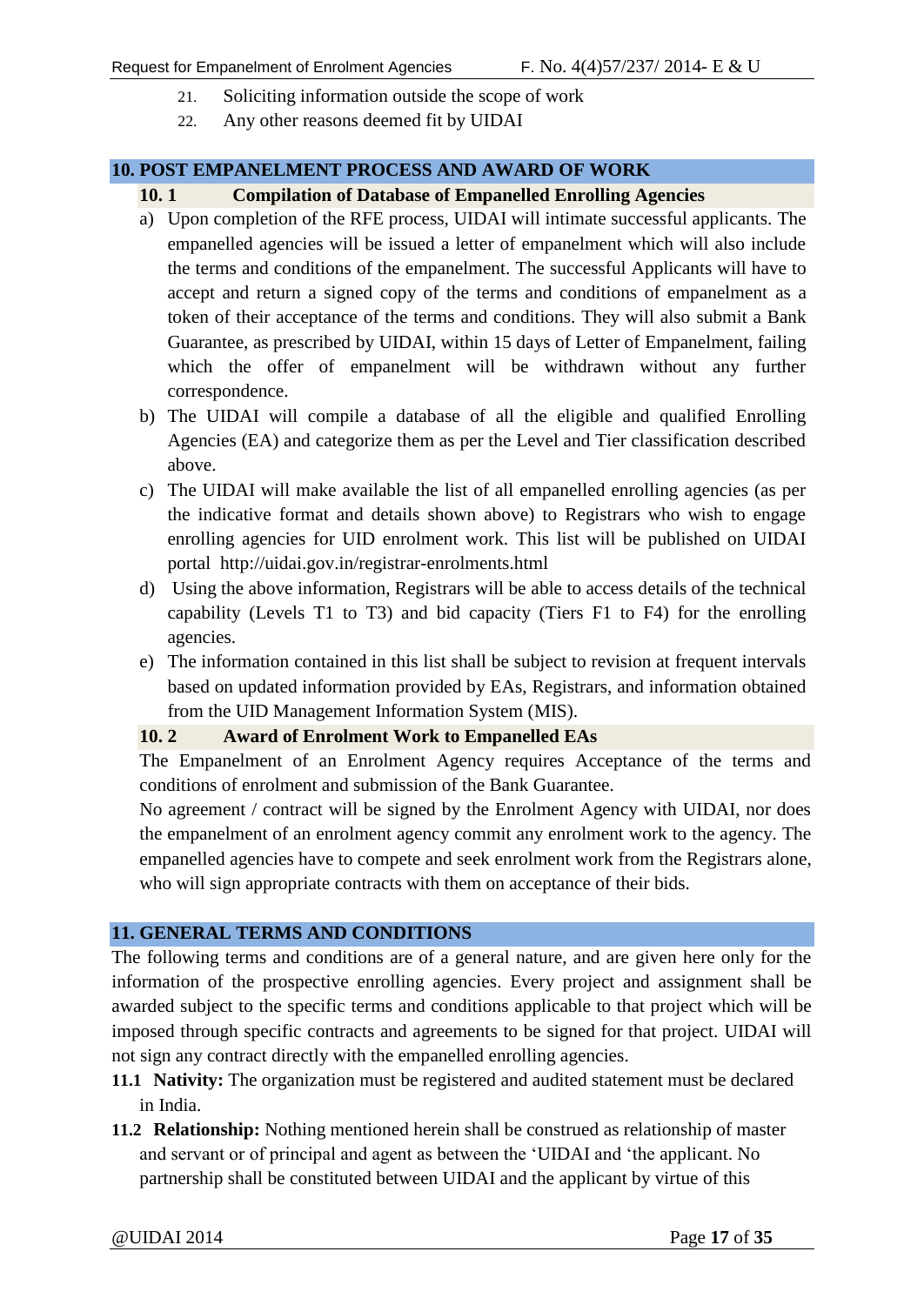Empanelment, nor shall either party have powers to make, vary or release contractual obligations on behalf of the other party, or represent that by virtue of this or any other empanelment, a partnership has been constituted, or that it has any such power. The

applicants shall be fully responsible for the services performed by them or on their behalf. Neither party shall use the other parties name or any service or proprietary name, mark or logo of the other party for advertising or promotional purpose without first having obtained the other party's prior written approval.

#### **11.3 Performance Assessment:**

EA's performance will be assessed during the execution of the project / assignment and any deficiencies and short-falls will be dealt with in accordance of the contract terms associated with the project / assignment. It could also lead to termination/withdrawal of empanelment as well as imposition of penalties in case of demographic data and process errors.

#### **11.4 Fraud and Corruption:**

UIDAI requires that the enrolment agencies empanelled through this process must observe the highest standards of ethics during the performance and execution of the awarded contract(s).

**11.5** UIDAI will reject the application for empanelment, if the applicant recommended for empanelment, has been determined by UIDAI to having been engaged in corrupt, fraudulent, unfair trade practices, coercive or collusive.

These terms are defined as follows:

(a) "Corrupt practice" means the offering, giving, receiving or soliciting of anything of value to influence the action of UIDAI or any personnel in contract executions.

(b) "Fraudulent practice" means a misrepresentation of facts, in order to influence a procurement process or the execution of a contract, to UIDAI, and includes collusive practice among applicants (prior to or after Proposal submission) designed to establish proposal prices at artificially high or non-competitive levels and to deprive UIDAI of the benefits of free and open competition.

(c) "Unfair trade practices" means supply of services different from what is ordered on, or change in the Scope of Work which was agreed to.

(d) "Coercive practices" means harming or threatening to harm, directly or indirectly, persons or their property to influence their participation in the execution of contract.

(e) "Collusive practices" means a scheme or arrangement between two or more applicants with or without the knowledge of the UIDAI, designed to establish prices at artificial, noncompetitive levels;

(d) UIDAI will reject an application for empanelment, if it determines that the applicant recommended for empanelment has, directly or through an agent, engaged in corrupt, fraudulent, unfair trade, coercive or collusive practices in competing for the contract in question.

**11.6 Confidentiality:** Information relating to evaluation of application and recommendations concerning empanelment shall not be disclosed.

**11.7 Governing Language:** All contracts and documents shall be written in English Language.

**11.8 Applicable Law:** Applicable Law means the laws and any other instruments having the force of law in India as they may be issued and in force from time to time.

**11.9 Legal Jurisdiction:** The interpretation validity, and performance of this document,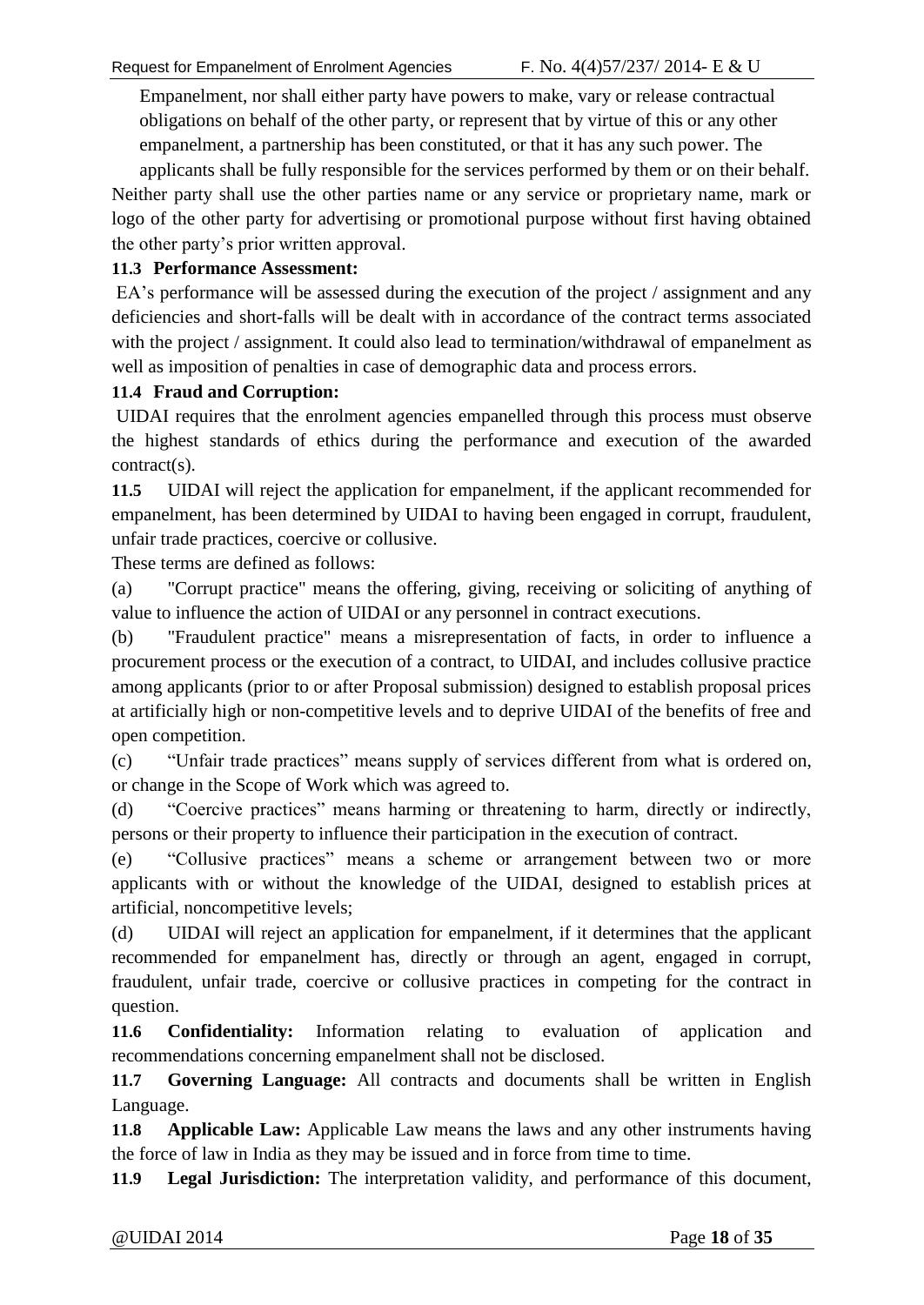shall be governed in all respects in accordance with the Indian Laws. All legal disputes between the parties shall be subject to the jurisdiction of the Courts situated in Delhi only.

**11.10 Duration of Empanelment:** The empanelment under the scheme shall be valid for three years. .

**11.11 Advertising and Promotion:** The advertisement and marketing material (posts, marketing brochure content on the website, emails and postal letters etc.) used by the enrolling agencies shall be in accordance with the guidelines laid down by UIDAI. The enrolling agencies shall not use the Name of UIDAI, its brand name – AADHAAR, and its Logo, to promo**te their interest in any** manner in any programme not connected / related or being undertaken for UIDAI.

**11.12 Enrolment guidelines:** UIDAI has the discretion to change the prescribed procedure for enrolment, setting up of enrolment station/ centre and the staffing of the enrolment stations/centres without prior notice.

**11.13 Indemnity:** The applicants will indemnify UIDAI against any misuse of UIDAI Name, Brand Name - AADHAAR and Logo. For any misuse of UIDAI name and logo, the applicant themselves will be held responsible. UIDAI will take necessary actions for such cases. UIDAI will not be responsible for any miscommunication or harm caused to any party because of any misrepresentation of its name and logo by the applicant.

**11.14 Conflict of Interest:** UIDAI requires that empanelled enrolment agencies shall provide professional and objective services and at all times hold the UIDAI's interests paramount, strictly avoid conflicts of interest with other assignments or their own corporate interests and act without any consideration for future work. The fidelity of the enrolment process and the enrolment data shall be maintained at all times.

Without limitation on the generality of the foregoing, applicants, and any of their affiliates, shall be considered to have a conflict of interest and shall not be empanelled, under any of the circumstances set forth below:

(i) **Conflicting relationships:** An applicant (including its Personnel and Sub- Agencies) that has a business or family relationship with a member of the UIDAI's staff who is directly or indirectly involved in any part of:

(a) The preparation of the Terms of Reference of the project/ assignment,

(b) The selection process for such project / assignment

(ii) Applicants have an obligation to disclose any situation of actual or potential conflict that impacts their capacity to serve the best interest of the UIDAI, or that may reasonably be perceived as having this effect. Failure to disclose said situations may lead to the disqualification of the Agency or the termination of its Empanelment.

(iii) Applicants shall furnish information on commissions and gratuities, if any, paid or to be paid to agents relating to this application and during execution of the assignment if the applicant is awarded the Empanelment.

(iv) The empanelled enrolling agencies will not be eligible to participate or under-take any activities related to the Testing and Certification or Audit work component of UID project.

**11.15 Only one application:** An applicant may only submit one proposal on its own. If an applicant submits more than one proposal on its own, all such subsequent proposals shall be disqualified.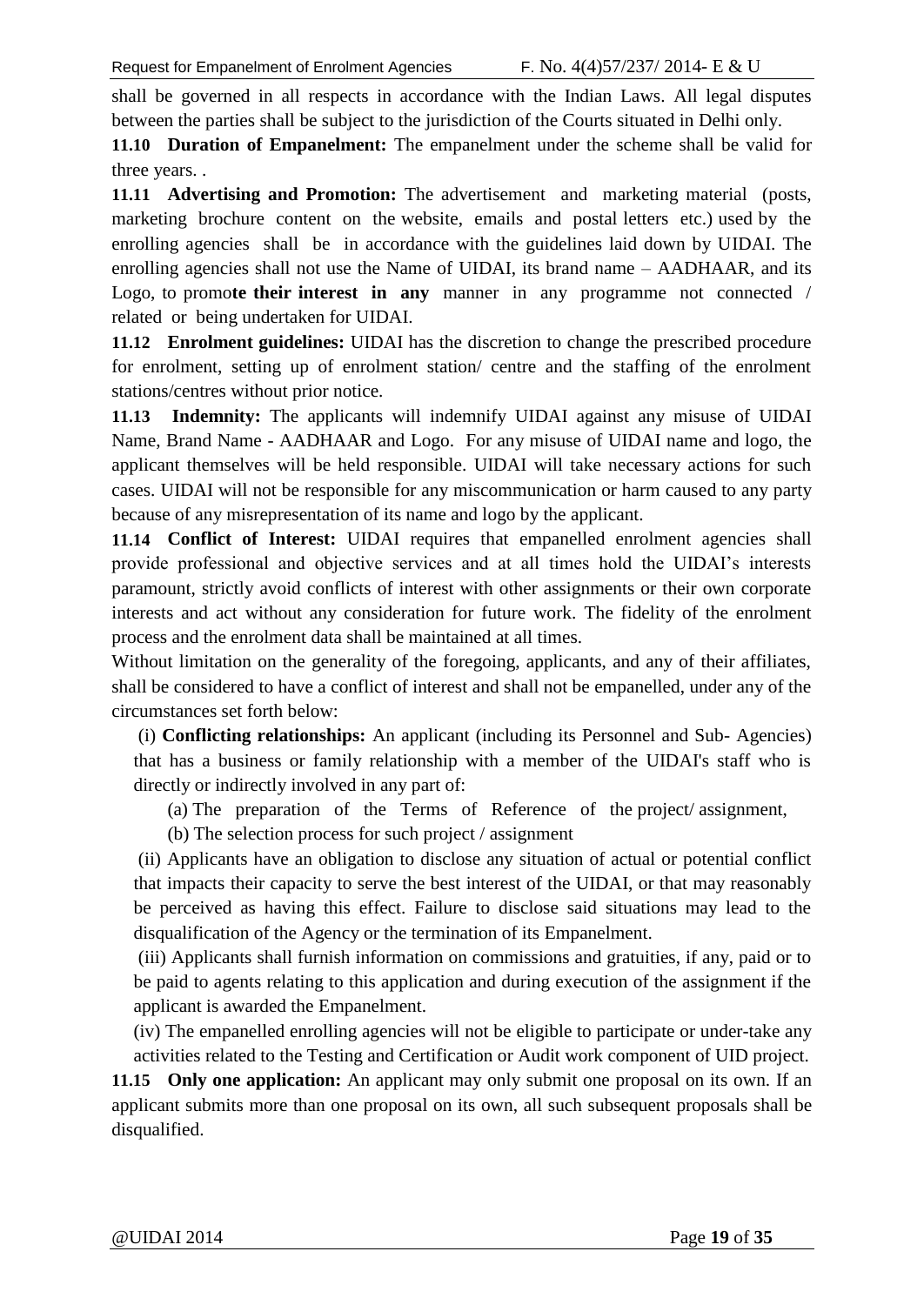**11.16 Amendment:** At any time prior to deadline for submission of applications, UIDAI may for any reason, modify this document. The amendment document shall be notified through website and such amendments shall be binding on all applicants.

**11.17** Right to Inspect and Audit: UIDAI shall have the right to:

- (i) Carry out any inspection, background checks, audits of the empanelled enrolling agencies
- (ii) Verify any allegations made by/ made against the enrolling agencies
- (iii) Carry out scheduled/ un-scheduled visits to any of the enrolment centres/ stations manned by the enrolling agencies by authorized officials/ nominated agencies
- (iv) Oversee the processes and operations of the enrolling agencies
- (v) Impose decisions on empanelment status /empanelment tiers / Renewal request/ Upgrade of empanelment tiers, based on Performance Monitoring at the Enrolment Centres and data analysis

#### **11.18 Disclaimer:**

- (i) This Request for Empanelment (RFE) is not an offer by the UIDAI, but an invitation to receive responses from eligible interested applicants for Empanelment of Enrolling Agencies to undertake demographic and biometric data collection for UID enrollment. UIDAI will empanel such applicants who fulfill the eligibility criteria for awarding such work by various Registrars. No contractual obligation whatsoever shall arise from the RFE process.
- (ii) The RFE evaluation shall be strictly based on the information and supporting documents provided by the applicants in the application submitted by them. It is the responsibility of the applicants to provide all supporting documents necessary to fulfill the mandatory eligibility criteria. In case, information required by UIDAI is not provided by applicant, UIDAI shall proceed with evaluation based on information provided and shall not request the applicant for further information. Hence, responsibility for providing information as required in this form lies solely with applicant.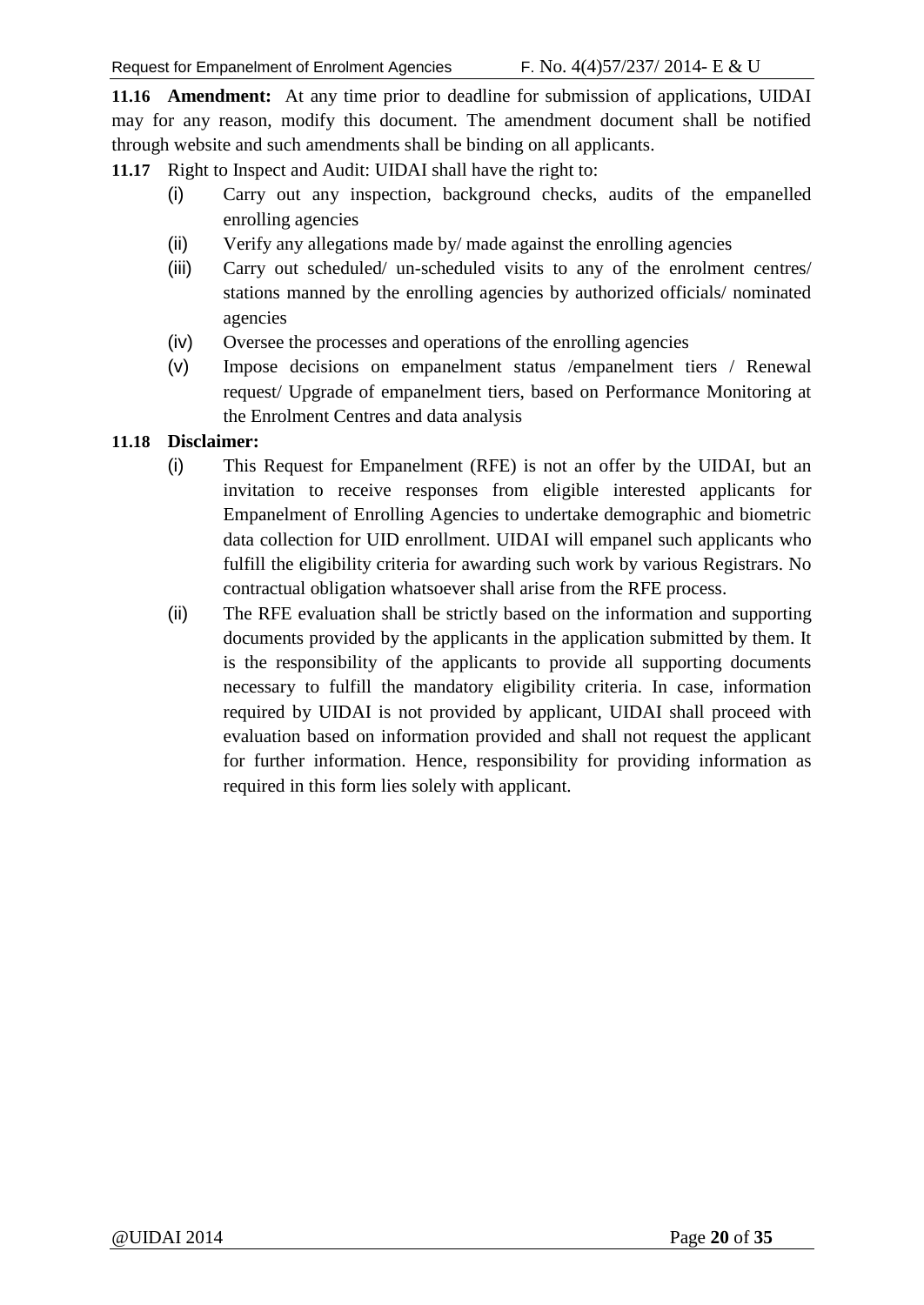#### <span id="page-20-0"></span>**12. Annexure I – Covering Letter**

(To be submitted on the Letter head of the applicant)

To,

The Assistant Director General,

Unique Identification Authority of India (UIDAI),

Planning Commission, Govt. of India (GoI),

3rd Floor, Tower II, Jeevan Bharati Building,

Connaught Circus, New Delhi – 110001.

Dear Madam,

Ref: Request for Empanelment (RFE) Notification No. F. No. 4(4)57/237/ 2014-E &U dated ….. May, 2013.

- 1. Having examined the RFE document, we, the undersigned, herewith submit our response to your RFE Notification dated for Empanelment of Enrolling Agencies under UID Project, in full conformity with the said RFE document. (in case of consortium, the names of the consortium partners shall be provided here)
- 2. We have read the provisions of the RFE document; the various process documents referred to in this RFE and familiarized ourselves with them, and confirm that these are acceptable to us. We further declare that additional conditions, variations, deviations, if any, found in our RFE shall not be given effect to.
- 3. We agree to abide by this RFE, consisting of this letter, the detailed response to the RFE and all attachments for submission of proposal as stipulated in the RFE document.
- 4. We would like to declare that we are not under a declaration of ineligibility for corrupt or fraudulent practices.
- 5. We hereby declare that we have not been blacklisted by any Central/ State/ UT Government /Public Sector Undertaking.
- 6. We hereby declare that our field enrolments are not currently suspended by UIDAI/ their Registrars and/or have been refused empanelment in the Aadhaar project, in the past by UIDAI for any reason.
- 7. We hereby declare that we have not been charged with any fraudulent activities by any Central/ State/ UT Government / Public Sector Undertaking.
- 8. We hereby declare that we are a non-political and non-denominational organization with no affiliation to any political parties or religion (Applicable to NGOs and Not-forprofit organisations).
- 9. We hereby declare that all the information and statements made in this RFE are true and accept that any misrepresentation contained in it may lead to our disqualification.
- 10. We understand that UIDAI is not bound to short-list / accept any proposal received in response to this RFE.
- 11. We understand that Empanelment with UIDAI does not guarantee that every / any of the applicants shall be invited to bid for, or be awarded a project / assignment.
- 12. In case we are empanelled as an Enrolling Agency, we shall provide all assistance/cooperation required by UIDAI appointed auditing agencies/ UIDAI officials for performing their auditing and inspection functions. We understand that our noncooperation for the same shall be grounds for termination of empanelment.
- 13. In case we are empanelled as an Enrolling Agency, we agree to abide by all the terms &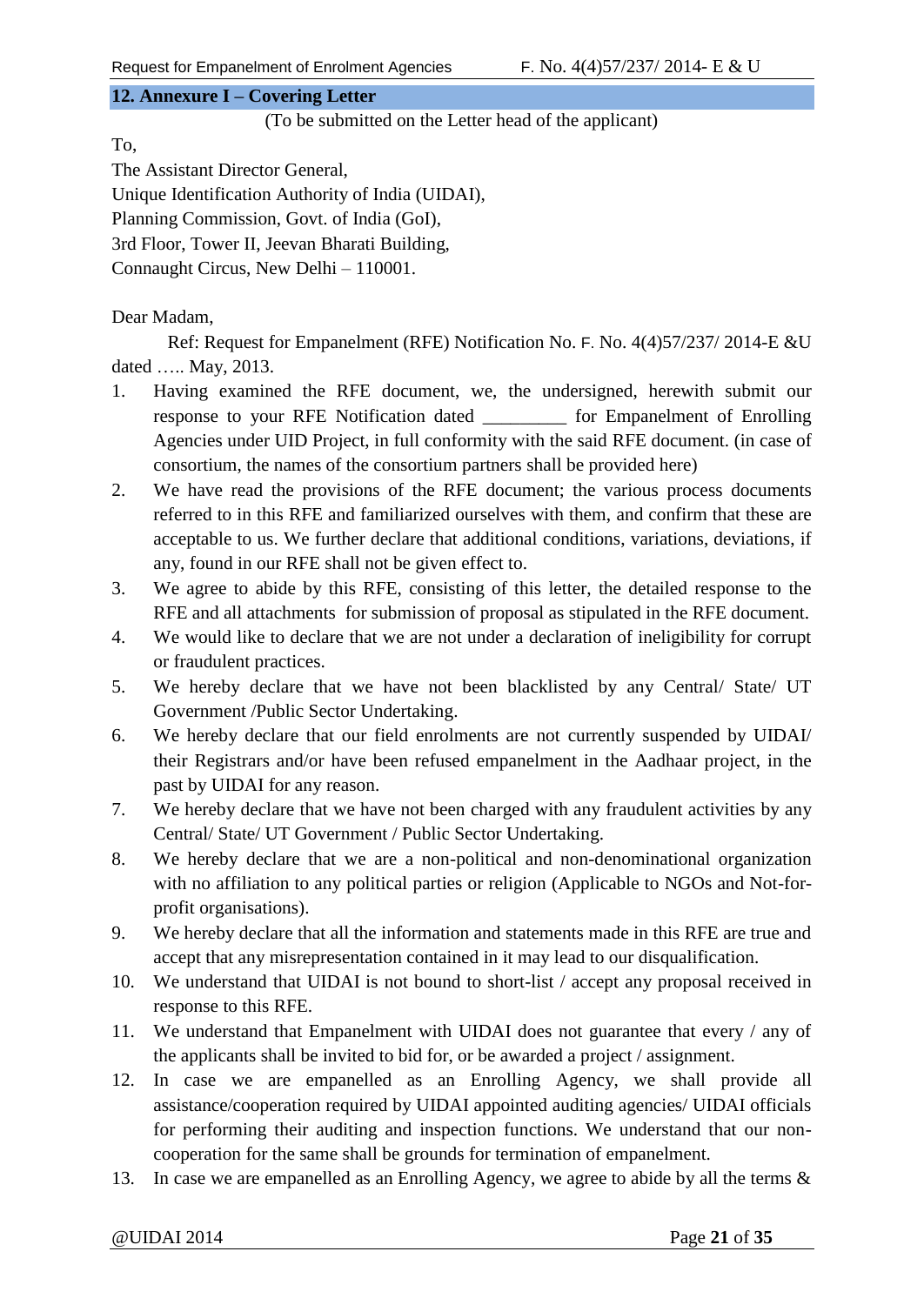conditions of the Letter of Empanelment that will be issued by UIDAI.

We hereby declare that our proposal submitted in response to this RFE is made in good faith and the information contained is true and correct to the best of our knowledge and belief.

Sincerely,

[Applicant's Name with seal] Name: Title: Signature: Date: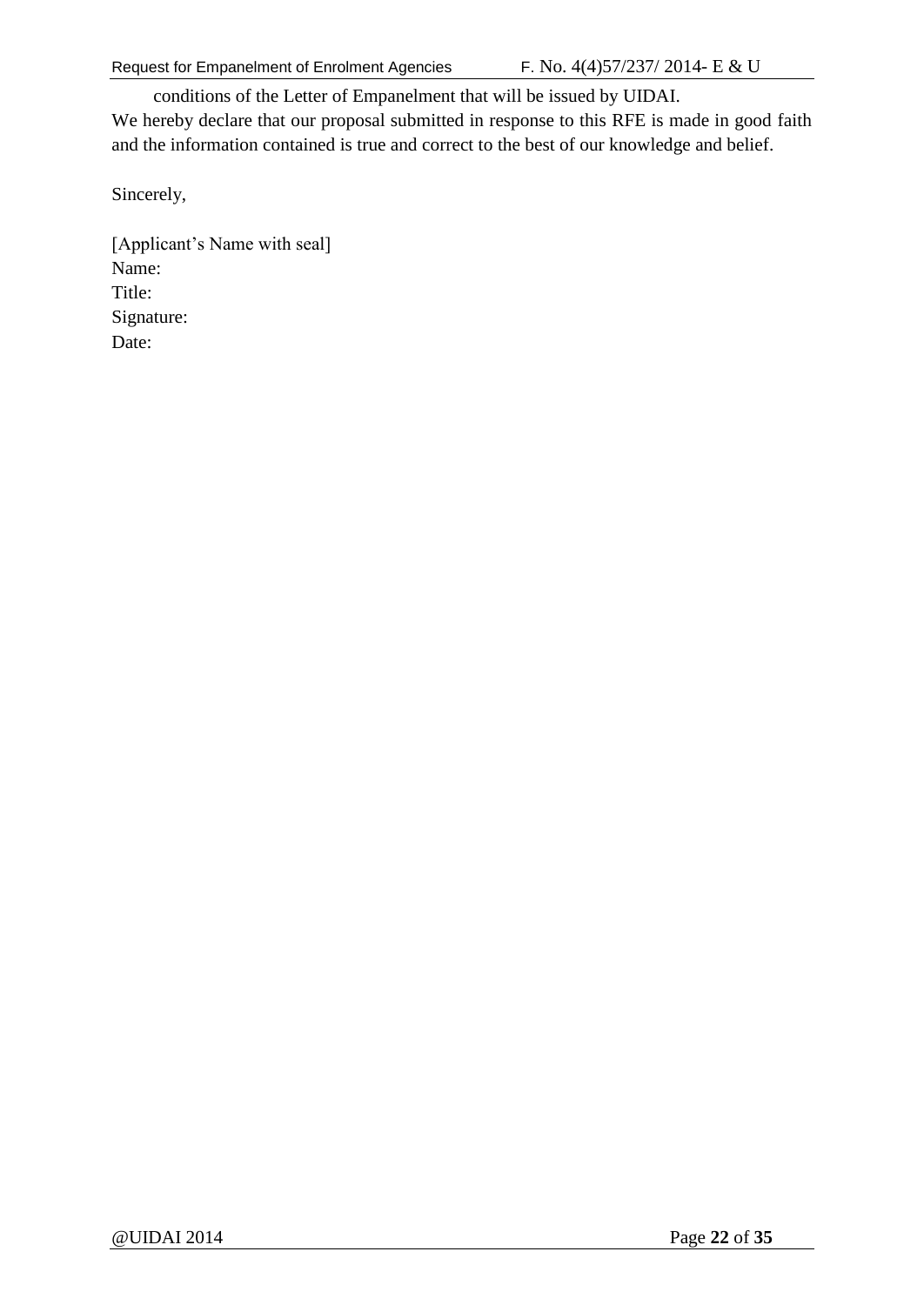<span id="page-22-0"></span>

|        | 13. Annexure-II - Application Form for EMPANELMENT                      |                                          |
|--------|-------------------------------------------------------------------------|------------------------------------------|
| Sl.No. | <b>Information required</b>                                             | Information to be provided by applicants |
| 1.     | Whether request is for New                                              |                                          |
|        | Empanelment/Renewal of                                                  |                                          |
|        | Empanelment                                                             |                                          |
| 2.     | Is it Single Agency Bid OR                                              |                                          |
|        | Consortium Bid:                                                         |                                          |
| 3.     | Name of Single Agency/ Prime Agency                                     |                                          |
|        | (in case of Consortium):                                                |                                          |
| 4.     | In case of Consortium Bid, name of                                      |                                          |
|        | <b>Consortium Members:</b>                                              |                                          |
|        | a.                                                                      |                                          |
|        | $b. \ldots$                                                             |                                          |
|        | $C. \quad \ldots$                                                       |                                          |
| 5.     | Legal Status of Single Agency/ Prime                                    |                                          |
|        | Agency:                                                                 |                                          |
|        | a. Whether Government/Semi-                                             |                                          |
|        | Government/ PSU/ NGO/ Not                                               |                                          |
|        | for Profit/Private etc.:                                                |                                          |
|        | b. PAN number of the Organization                                       |                                          |
|        | VAT/Service Tax Registration<br>c.                                      |                                          |
|        | number of the Organization                                              |                                          |
|        | (Provide these above details for each                                   |                                          |
|        | consortium member, in case of a                                         |                                          |
|        | consortium bid)                                                         |                                          |
| 6.     | Date of Incorporation of Single                                         |                                          |
|        | Applicant/Consortium team members;                                      |                                          |
|        | and Name of Certificate of                                              |                                          |
|        | Incorporation                                                           |                                          |
| 7.     | Brief Write-up on the Organization's                                    |                                          |
|        | activities and Business Areas in case of                                |                                          |
|        | Private/ Commercial Organization/                                       |                                          |
|        | PSU/ Govt. Company/ Autonomous                                          |                                          |
|        | Body                                                                    |                                          |
|        | (include details on each consortium                                     |                                          |
|        | member, in case of consortium bid):                                     |                                          |
| 8.     | In case of NGO/Not for Profit, please                                   |                                          |
|        | provide the following information                                       |                                          |
|        | (include details of each consortium                                     |                                          |
|        | member also separately):                                                |                                          |
|        |                                                                         |                                          |
|        | a) Principal field(s) of                                                |                                          |
|        | activity/operation                                                      |                                          |
|        | b) Principal sources of funding<br>Managing Committee/<br>$\mathbf{c})$ |                                          |
|        | Governing Body/ Office                                                  |                                          |
|        | <b>Bearers</b>                                                          |                                          |
| 9.a    | <b>Contact Details of the</b>                                           |                                          |
|        | CEO/Chairman/Managing Director.                                         |                                          |
|        | Name                                                                    |                                          |
|        |                                                                         |                                          |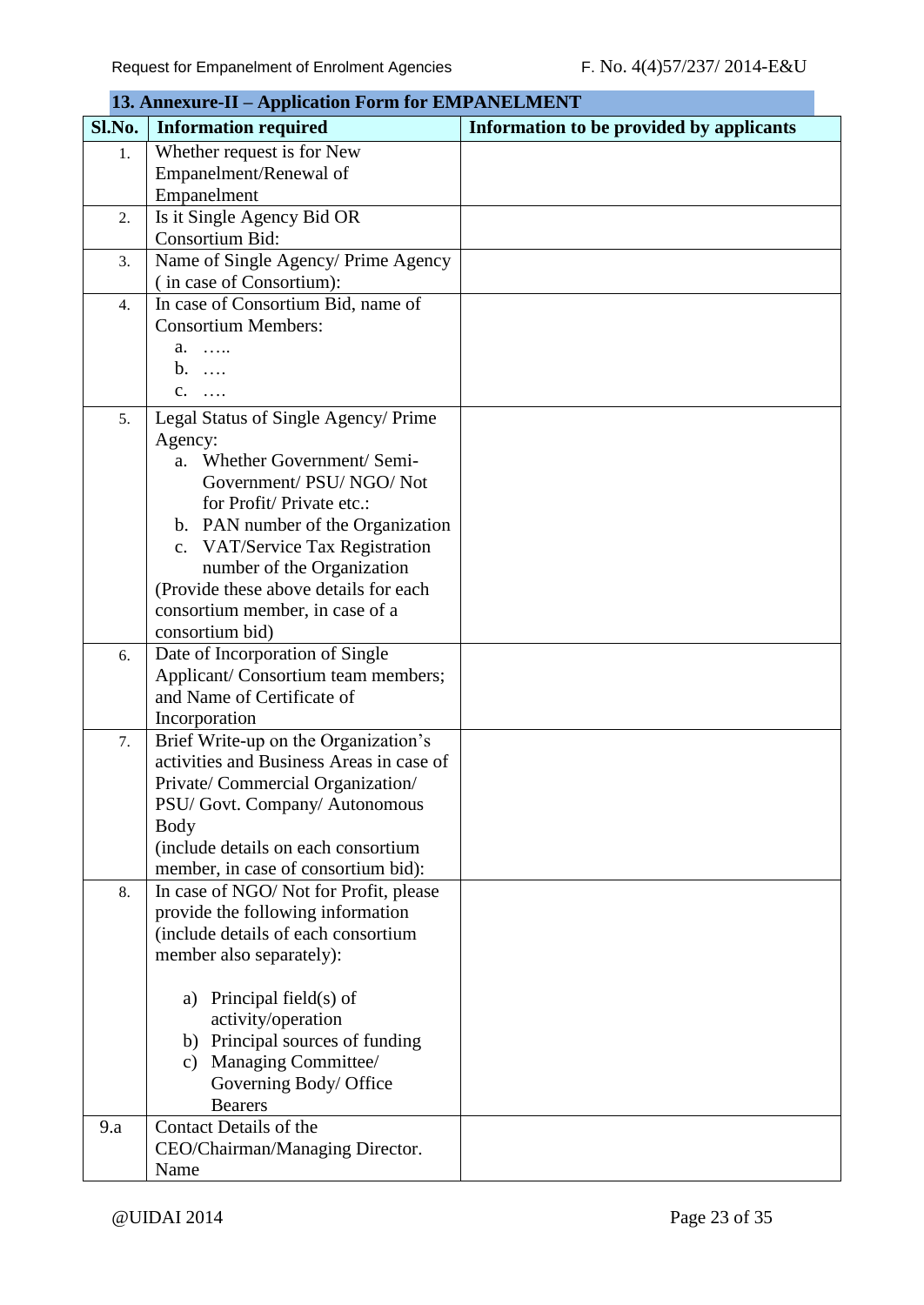|     | Designation                                                                            |                                                           |                                                           |  |
|-----|----------------------------------------------------------------------------------------|-----------------------------------------------------------|-----------------------------------------------------------|--|
|     | Address                                                                                |                                                           |                                                           |  |
|     | Email                                                                                  |                                                           |                                                           |  |
|     | Phone /FAX numbers                                                                     |                                                           |                                                           |  |
|     | Contact Details of the nodal person for                                                |                                                           |                                                           |  |
|     | Aadhaar project.                                                                       |                                                           |                                                           |  |
|     | Name of Nodal Person                                                                   |                                                           |                                                           |  |
|     | Designation                                                                            |                                                           |                                                           |  |
|     | <b>Address</b>                                                                         |                                                           |                                                           |  |
|     | Email                                                                                  |                                                           |                                                           |  |
|     | Phone /FAX numbers                                                                     |                                                           |                                                           |  |
|     |                                                                                        |                                                           |                                                           |  |
| 9.b | In case of renewal, brief details of the                                               |                                                           |                                                           |  |
|     | contract signed with the Registrar                                                     |                                                           |                                                           |  |
|     | /activities<br>undertaken<br>for<br><b>UIDAI</b>                                       |                                                           |                                                           |  |
|     | project. Details of Bids made be                                                       |                                                           |                                                           |  |
|     | included in case no contracts were                                                     |                                                           |                                                           |  |
|     | awarded.                                                                               |                                                           |                                                           |  |
| 9.c | Give reasons, if<br>any,<br>for<br>non-                                                |                                                           |                                                           |  |
|     | participation in RFQ floated<br>by                                                     |                                                           |                                                           |  |
|     | Registrars                                                                             |                                                           |                                                           |  |
| 10. | In case of renewal whether certificate                                                 |                                                           |                                                           |  |
|     | satisfactory performance<br>of<br>from                                                 |                                                           |                                                           |  |
|     | Registrars is submitted by EA.                                                         |                                                           |                                                           |  |
| 11. | Net Worth of the Single Agency/ Prime                                                  |                                                           | Provide this information for each of the previous 3 years |  |
|     | Agency in each of the previous 3<br>financial years ending 31 <sup>st</sup> March 2011 | <b>Assets in INR Lac</b><br><b>Liabilities in INR Lac</b> |                                                           |  |
|     | , 2012 and 2013 in case of a Private/                                                  | Current                                                   | Short term                                                |  |
|     | Commercial organization/PSU/Govt.                                                      | Assets                                                    | liabilities                                               |  |
|     |                                                                                        |                                                           |                                                           |  |
|     |                                                                                        |                                                           |                                                           |  |
|     | Company/ Autonomous Body, duly                                                         | Fixed                                                     | Long term                                                 |  |
|     | certified by the Company Auditor (do                                                   | Assets                                                    | liabilities                                               |  |
|     | not include intangible assets)                                                         | Long term                                                 |                                                           |  |
|     |                                                                                        | investments                                               |                                                           |  |
|     | Existing empanelled EAs should only<br>submit accounts/Auditor's certificate           |                                                           |                                                           |  |
|     |                                                                                        | Total                                                     | Total                                                     |  |
|     | for 2012-13. However, they should                                                      |                                                           |                                                           |  |
|     | provide the information for all 3 years<br>in this form.                               | Assets $(A)$                                              | Liabilities                                               |  |
|     |                                                                                        |                                                           | (B)                                                       |  |
|     |                                                                                        | <b>Total Net Worth as</b>                                 |                                                           |  |
|     |                                                                                        | of $(A-B)$                                                |                                                           |  |
| 12. | Net Worth of Single Agency/ Prime                                                      |                                                           |                                                           |  |
|     | Agency in each of the previous 3<br>financial years ending 31 <sup>st</sup> March      | <b>Financial Year</b>                                     | <b>Net Worth in INR Lac</b>                               |  |
|     | 2012, 2013 and 2014, in case of                                                        |                                                           |                                                           |  |
|     | Private/ Commercial organization/                                                      | 2011-12                                                   |                                                           |  |
|     | PSU/ Govt. Company/ Autonomous                                                         |                                                           |                                                           |  |
|     | Body, duly certified by the Auditor and                                                |                                                           |                                                           |  |
|     | as evidenced from the provided<br>Financial.                                           | 2012-13                                                   |                                                           |  |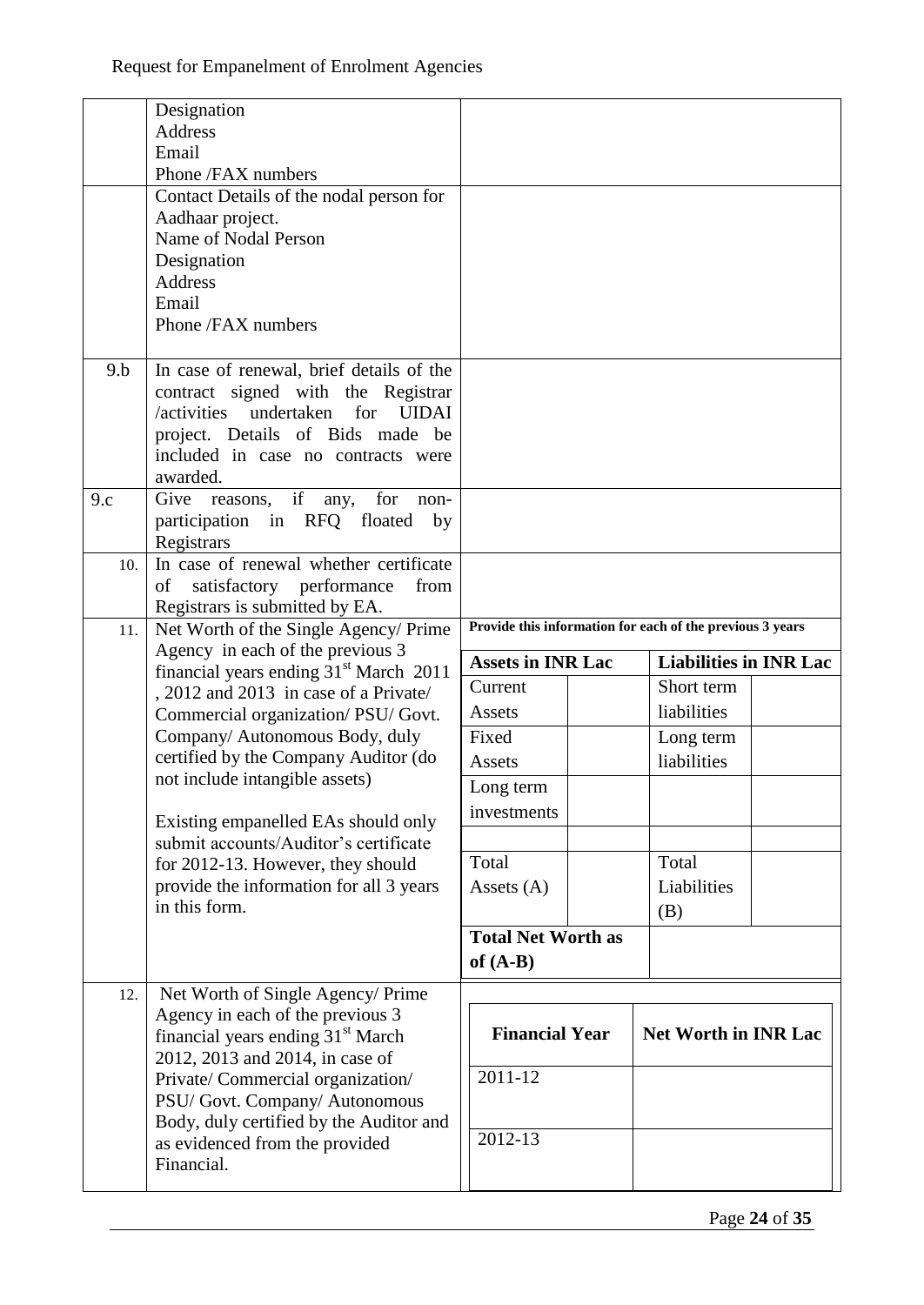|     | Existing empanelled EAs should only<br>submit accounts/Auditor's certificate<br>for 2012-13. However, they should<br>provide the information for all 3 years<br>in this form.                                                                                                                                                                                        | 2013-14                                                |                                  |                                           |
|-----|----------------------------------------------------------------------------------------------------------------------------------------------------------------------------------------------------------------------------------------------------------------------------------------------------------------------------------------------------------------------|--------------------------------------------------------|----------------------------------|-------------------------------------------|
| 13. | Turnover/ Grants in Aid of Single<br>Agency/ Prime Agency in each of the<br>previous 3 financial years ending 31 <sup>st</sup><br>March 2012, 2013, 2014, in case of<br>NGO/Not-for-Profit, duly certified by<br>the Auditor                                                                                                                                         | <b>Financial</b><br>Year<br>2011-12                    | <b>Turnover</b><br>in INR<br>Lac | <b>Grants-in-Aid in</b><br><b>INR Lac</b> |
|     | Existing empanelled EAs should only<br>submit accounts/Auditor's certificate<br>for 2013-14. However, they should<br>provide the information for all 3 years<br>in this form.                                                                                                                                                                                        | 2012-13<br>2013-14                                     |                                  |                                           |
| 14. | Profitability (Profit Before Tax)                                                                                                                                                                                                                                                                                                                                    | <b>Financial Year</b><br>2011-12<br>2012-13<br>2013-14 |                                  | <b>Profits in INR Lac</b>                 |
|     | 15.   Locations where the organization and<br>its consortium members have offices:                                                                                                                                                                                                                                                                                   |                                                        |                                  |                                           |
| 16. | In case of Organization that wish to<br>empanel into Level T2/T3, number of<br>successful Aadhaar enrolments<br>completed<br>(Provide State wise information)                                                                                                                                                                                                        |                                                        |                                  |                                           |
| 17. | Names of States/ UTs in which the<br>Agency is interested to undertake<br>enrolment work:<br>(This information is mandatory. Please<br>note that the number of the States/ UTs<br>provided here should match with the<br>Tier F1, Tier F2, Tier F3 and Tier F4<br>specifications given for assessment of<br>financial capacity i.e. in terms of<br>number of States) |                                                        |                                  |                                           |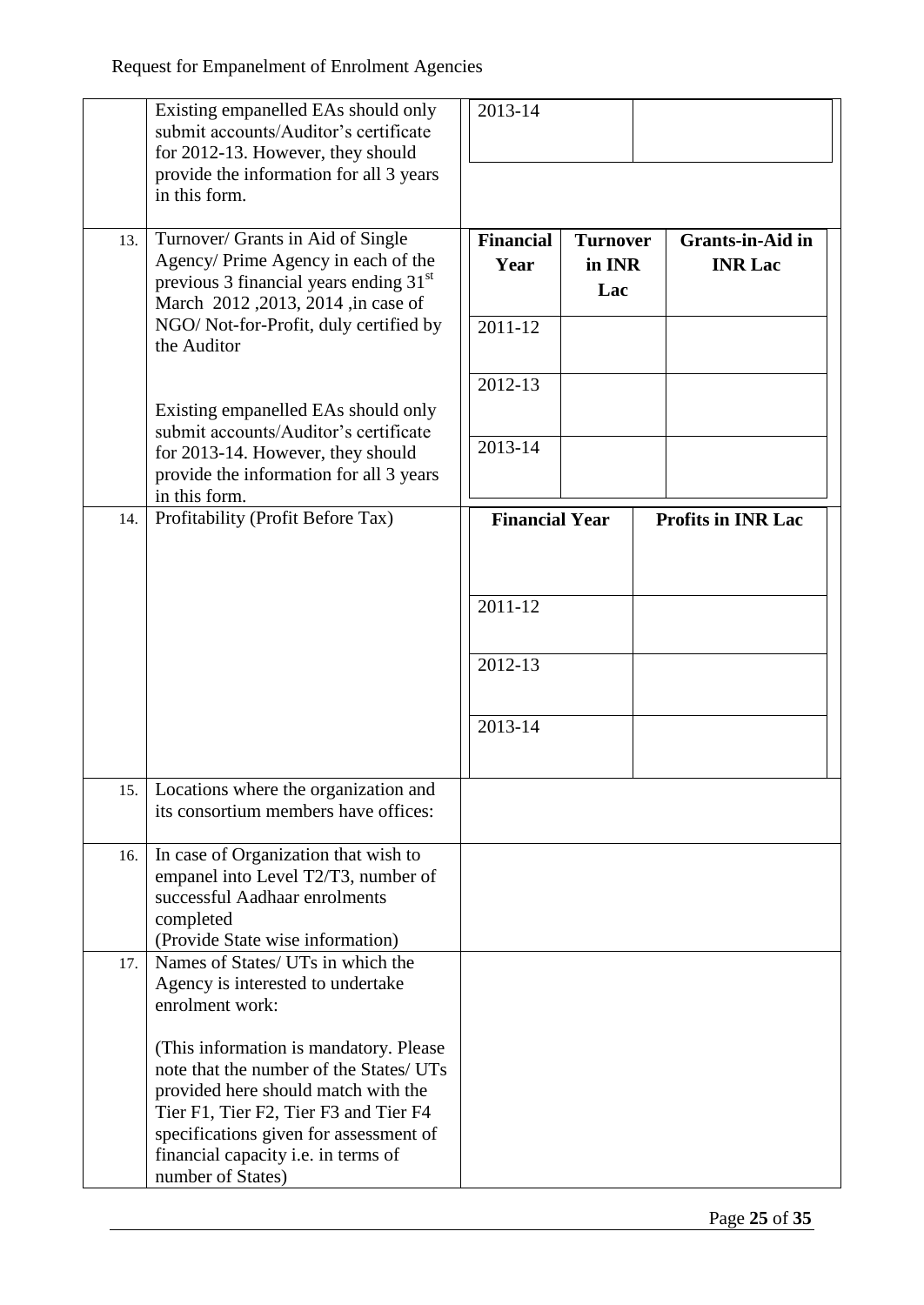I/We hereby declare that our request, in response to this RFE, is made in good faith and the information contained is true and correct to the best of our knowledge and belief.

Sincerely,

[Applicant's Name with seal]

|       | Signature:   |
|-------|--------------|
| Place | Name:        |
| Dated | Designation: |

The applicant should submit information in the above format and should mandatorily provide all supporting documents as mentioned, in hard copies, and should send them at the following address:

To

 The Deputy Director, Enrolment and Update Division Unique Identification Authority of India (UIDAI), Planning Commission, Govt. of India (GoI), 2<sup>nd</sup> Floor, Tower I, Jeevan Bharati Building, Connaught Circus, New Delhi - 110001.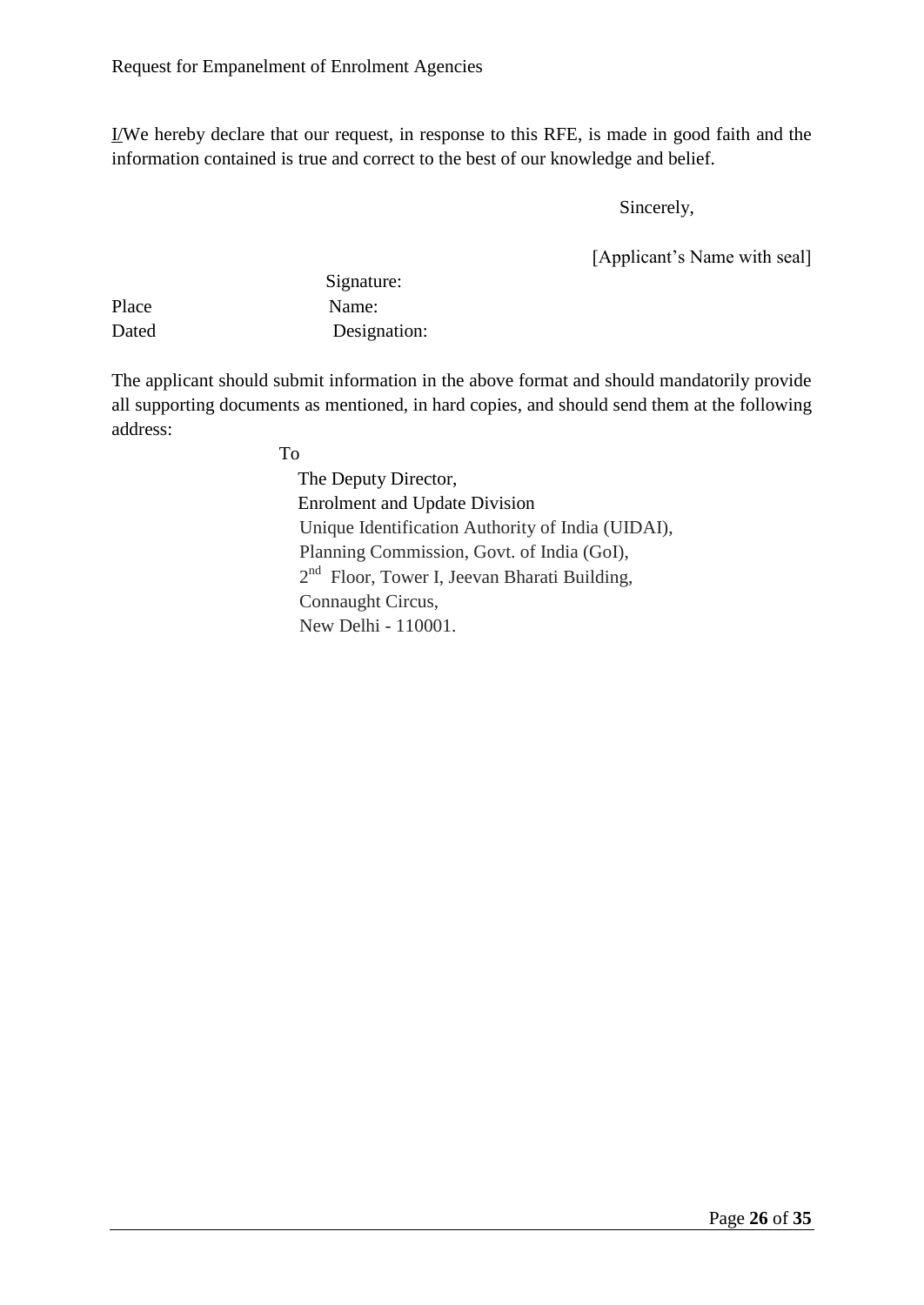Request for Empanelment of Enrolment Agencies

<span id="page-26-0"></span>

| 14.<br><b>Annexure-III – Letter of Bank Guarantee</b>                                                                                                                                                                                                                                 |               |
|---------------------------------------------------------------------------------------------------------------------------------------------------------------------------------------------------------------------------------------------------------------------------------------|---------------|
|                                                                                                                                                                                                                                                                                       |               |
|                                                                                                                                                                                                                                                                                       |               |
| and the control of the control of the control of the control of the control of the control of                                                                                                                                                                                         |               |
| <u> 1989 - Andrea Stadt Britain, amerikansk politik (* 1908)</u>                                                                                                                                                                                                                      |               |
|                                                                                                                                                                                                                                                                                       |               |
|                                                                                                                                                                                                                                                                                       |               |
| Dear Sirs,                                                                                                                                                                                                                                                                            |               |
| Guarantee No.                                                                                                                                                                                                                                                                         |               |
| Amount of Guarantee                                                                                                                                                                                                                                                                   |               |
|                                                                                                                                                                                                                                                                                       |               |
|                                                                                                                                                                                                                                                                                       |               |
|                                                                                                                                                                                                                                                                                       |               |
|                                                                                                                                                                                                                                                                                       |               |
| Office                                                                                                                                                                                                                                                                                | <b>Branch</b> |
|                                                                                                                                                                                                                                                                                       |               |
| (hereinafter referred to as 'the Bank') in favour of ____________________________                                                                                                                                                                                                     |               |
| (hereinafter referred to as 'the Beneficiary ') for an amount not exceeding                                                                                                                                                                                                           |               |
| $\frac{1}{2}$ at the request of $\frac{1}{2}$ and $\frac{1}{2}$ at the request of $\frac{1}{2}$ and $\frac{1}{2}$ and $\frac{1}{2}$ and $\frac{1}{2}$ and $\frac{1}{2}$ and $\frac{1}{2}$ and $\frac{1}{2}$ and $\frac{1}{2}$ and $\frac{1}{2}$ and $\frac{1}{2}$ and $\frac{1}{2}$ a |               |
|                                                                                                                                                                                                                                                                                       |               |
| (hereinafter referred to as 'the Contractor/s').                                                                                                                                                                                                                                      |               |
| This Guarantee is issued subject to the condition that the liability of the Bank under this                                                                                                                                                                                           |               |
|                                                                                                                                                                                                                                                                                       |               |
| Guarantee shall remain in full force up to _______________________(Date of expiry) and                                                                                                                                                                                                |               |
| cannot be invoked otherwise than by a written demand or claim under this Guarantee served                                                                                                                                                                                             |               |
| on the Bank on or before the ________________________________(last date of the claim).                                                                                                                                                                                                |               |
| <b>BANK GUARANTEE</b>                                                                                                                                                                                                                                                                 |               |
| To                                                                                                                                                                                                                                                                                    |               |
| (name and address of purchaser)                                                                                                                                                                                                                                                       |               |

Dear Sir, BANK GUARANTEE WHEREAS

…………….(Company name), a ………… company registered under the Companies Act, 1956 having its registered and corporate office at ……………….., hereinafter referred to as "our constituent", Which expression, unless excluded or repugnant to the context or meaning thereof, includes its successors and assigns), agreed to enter into a Contract dated\_\_\_\_\_\_\_\_\_\_\_\_\_\_\_\_\_\_\_\_\_\_\_\_ (Herein after, referred to as "contract") with *(name of the purchaser)* as detailed in the said contract.

We are aware of the fact that as per the terms of Empanelment, …………….(Company name) is required to furnish an unconditional and irrevocable Bank Guarantee in your favour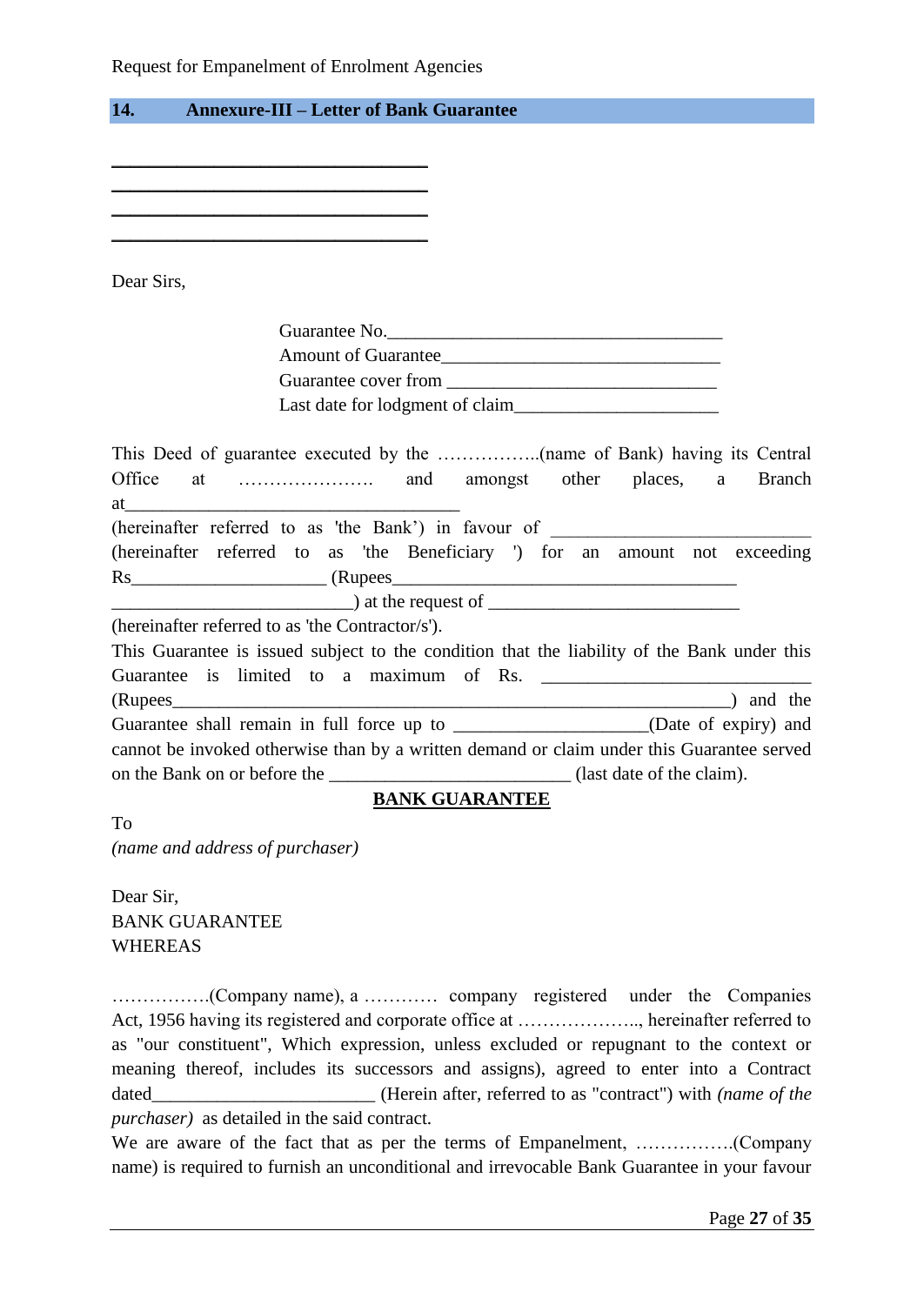for an amount INR ………. (in words) and guarantee the due by our constituent as per the Empanelment and do hereby agree and undertake to pay any and all amount due and payable under this bank guarantee, as security against breach / default of the said Empanelment by our Constituent. In Consideration of the fact that our constituent is our valued customer and the fact that he has entered into the said Empanelment with you, we (Name and Branch of Bank) have agreed to issue this Bank Guarantee.

Therefore, we (Name and Branch of Bank) hereby unconditionally and irrevocably guarantee you as under:

In the event of our constituent committing any breach/default of the Terms and Conditions of the said Empanelment, and which has not been rectified by him in given timeframe, we hereby agree to pay you forthwith on demand such sum/s not exceeding the sum of INR ……………. (Amount in words) without any demur.

Notwithstanding anything to the contrary, as contained in the said Empanelment, we agree that UIDAI's decision as to whether our constituent has made any such default(s) / breach(es),as aforesaid and the amount or amounts to which you are entitled by reasons thereof, subject to the terms and conditions of the said Empanelment, will be binding on us and we shall not be entitled to ask you to establish your claim or claims under this Bank Guarantee, but will pay the same forthwith on your demand without any protest or demur.

We bind ourselves to pay the above said amount at any point of time commencing from the date of the issue of this Bank Guarantee till (date) as per said Empanelment.

We further agree that the termination of the said Agreement, for reasons solely attributable to our constituent, virtually empowers you to demand for the payment of the above said amount under this guarantee and we would honor the same without demur.

We hereby expressly waive all our rights:

(i) Requiring beneficiary to pursue legal remedies against …………….(Company name) for notice of acceptance hereof any action taken or omitted in reliance hereon, of any defaults under the Empanelment and any resentment, demand, protest or any notice of any kind.

We the Guarantor, as primary obligor and not merely Surety or Guarantor of collection, do hereby irrevocably and unconditionally give our guarantee and undertake to pay any amount you may claim (by one or more claims) up to but not exceeding the amount mentioned aforesaid during the period from and including the date of issue of this guarantee through the period.

We specifically confirm that no proof of any amount due to you under the Empanelment is required to be provided to us in connection with any demand by you for payment under this guarantee other than your written demand.

Any notice by way of demand or otherwise hereunder may be sent by special courier, telex, fax, registered post or other electronic media to our address, as a aforesaid and if sent by post, it shall be deemed to have been given to us after the expiry of 48 hours when the same has been posted.

If it is necessary to extend this guarantee on account of any reason whatsoever, we undertake to extend the period of this guarantee on the request of our constituent under intimation to you.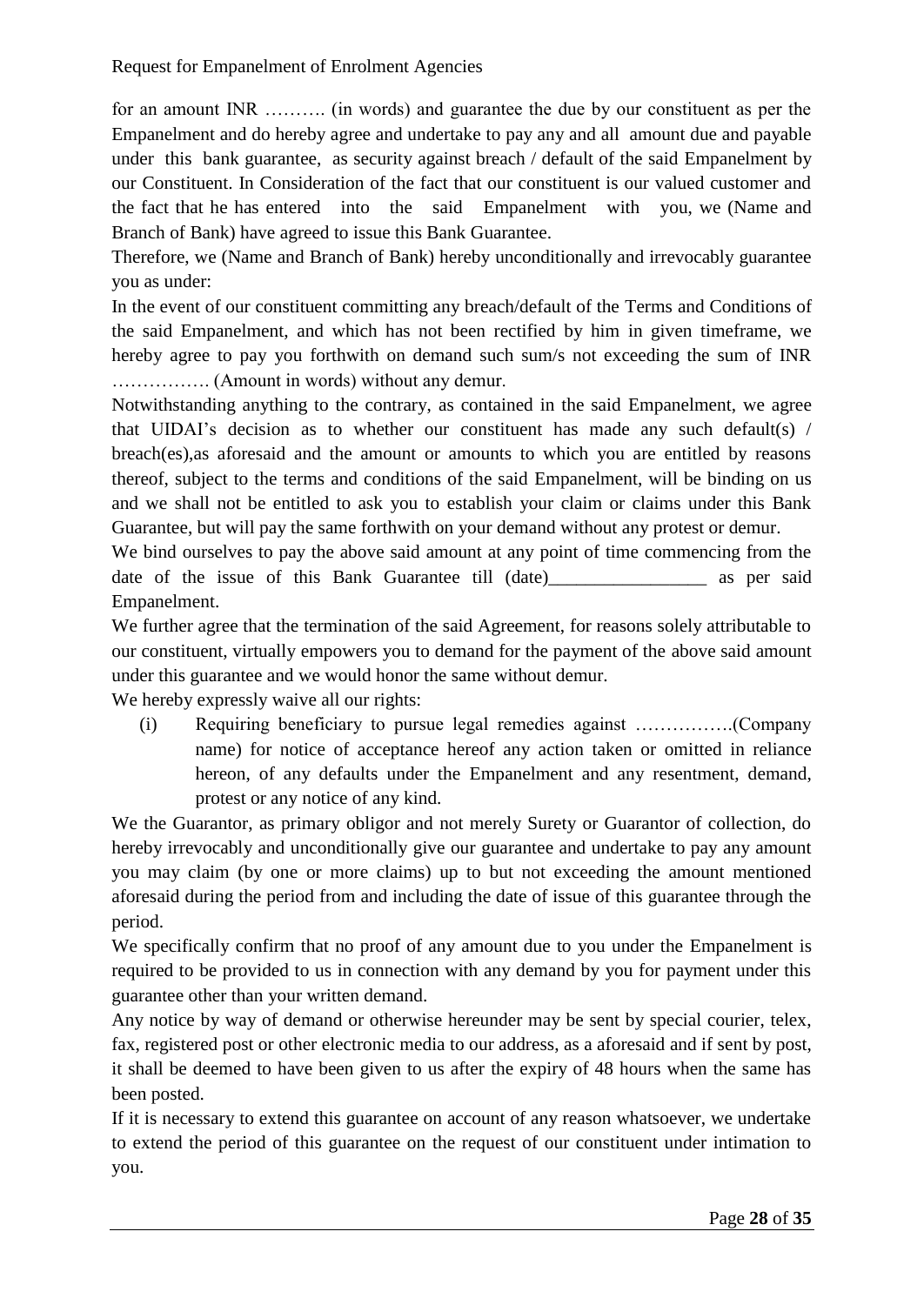This Bank Guarantee shall not be affected by any change in the constitution of our constituent nor shall it be affected by any change in our constitution or by any amalgamation or absorption thereof or therewith or reconstruction or winding up, but will ensure to the benefit of you and be available to and be enforceable by you during the period from and including the date of issue of this guarantee through the period.

Notwithstanding anything contained herein above, our liability under this Bank Guarantee is restricted to INR …………(Amount in words) and shall continue to exist, subject to the terms and conditions contained herein, unless a written claim is lodged on us on or before the aforesaid date of expiry of this guarantee.

We hereby confirm that we have the Power/s to issue this Guarantee in your favour under the Memorandum and Articles of Association/Constitution of our bank and the undersigned is/are the recipient of authority by express delegation of power/s and has/have full power/s to execute this guarantee under the power of Attorney issued by the bank in your favour.

We further agree that the exercise of any of your rights against our constituent to enforce or forbear to enforce or any other indulgence or facility, extended to our constituent to carry out the contractual obligations as per the said Contract, would not release our liability under this guarantee and that your right against us shall remain in full force and effect, Notwithstanding any arrangement that may be entered into between you and our Constituent, during the entire currency of this guarantee.

Any payment made hereunder shall be free and clear of and without deduction for or on account of taxes, levies, imports, charges, duties, fees, deductions or withholding of any nature imposts.

This Bank Guarantee must be returned to the bank upon its expiry. If the bank does not receive the Bank Guarantee within the above-mentioned period, subject to the terms and conditions contained herein, it shall be deemed to be automatically cancelled.

This guarantee shall be governed by and construed in accordance with the Indian Laws and we hereby submit to the exclusive jurisdiction of courts of Justice in India for the purpose of any suit or action or other proceedings arising out of this guarantee or the subject-matter hereof brought by you may not be enforce in or by such count.

Notwithstanding anything contained herein:

Our liability under this Bank Guarantee shall not exceed INR ………………(Amount in words).

|       | This Bank Guarantee shall be valid only up to                                             |     |       | (date)     |
|-------|-------------------------------------------------------------------------------------------|-----|-------|------------|
|       | We are liable to pay the guaranteed amount or part thereof under this Bank Guarantee only |     |       |            |
|       | and only if we receive a written claim or demand on or before                             |     |       | $(data)$ . |
| Dated | this                                                                                      | day | 2014. |            |

Yours faithfully,

For and on behalf of the\_\_\_\_\_\_\_\_\_\_\_\_\_\_\_\_ Bank,

(Signature) Designation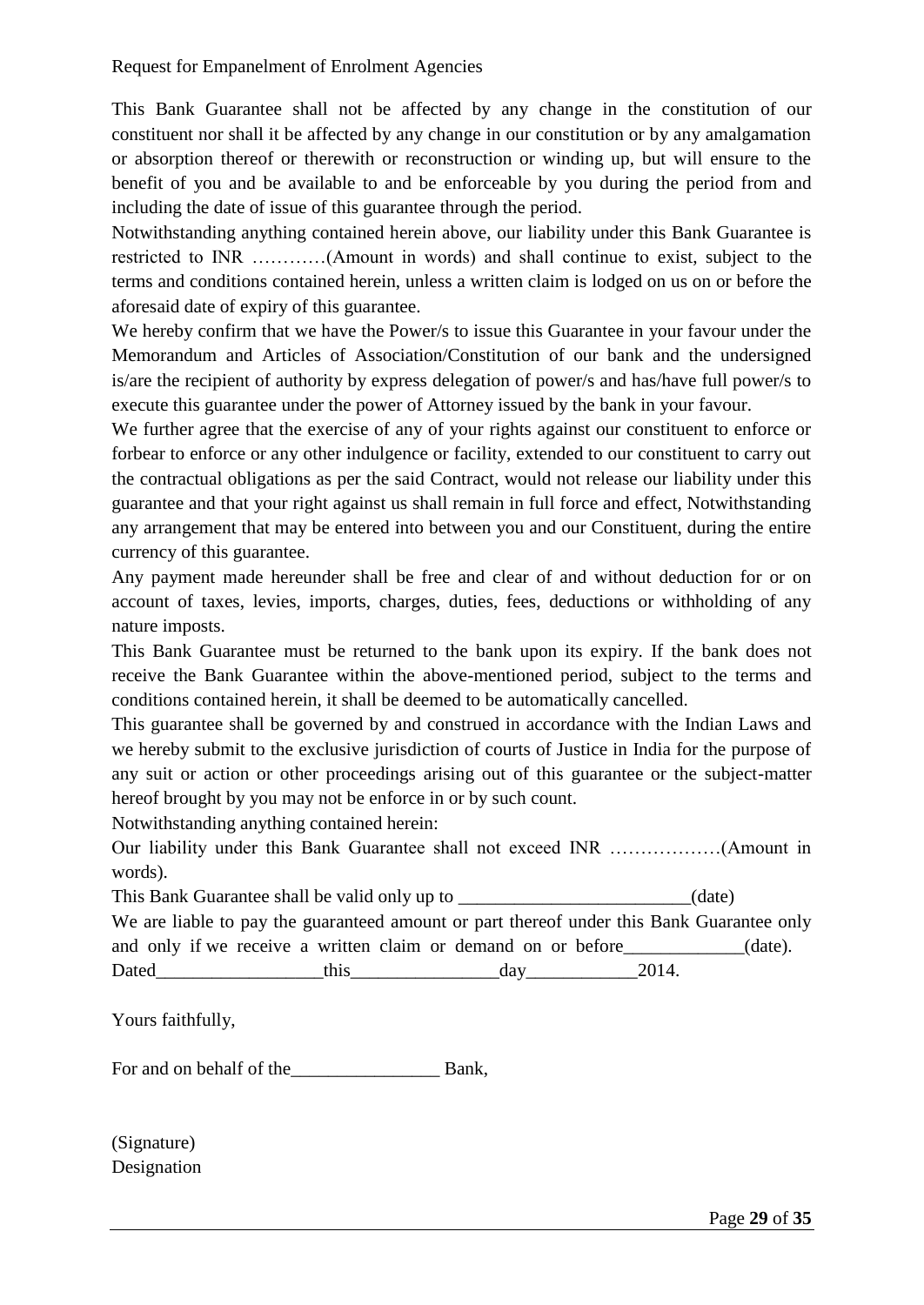(Address of the Bank)

Note: This guarantee will attract stamp duty as a security bond.

A duly certified copy of the requisite authority conferred on the official/s to execute the guarantee on behalf of the bank should be annexed to this guarantee for verification and retention thereof as documentary evidence.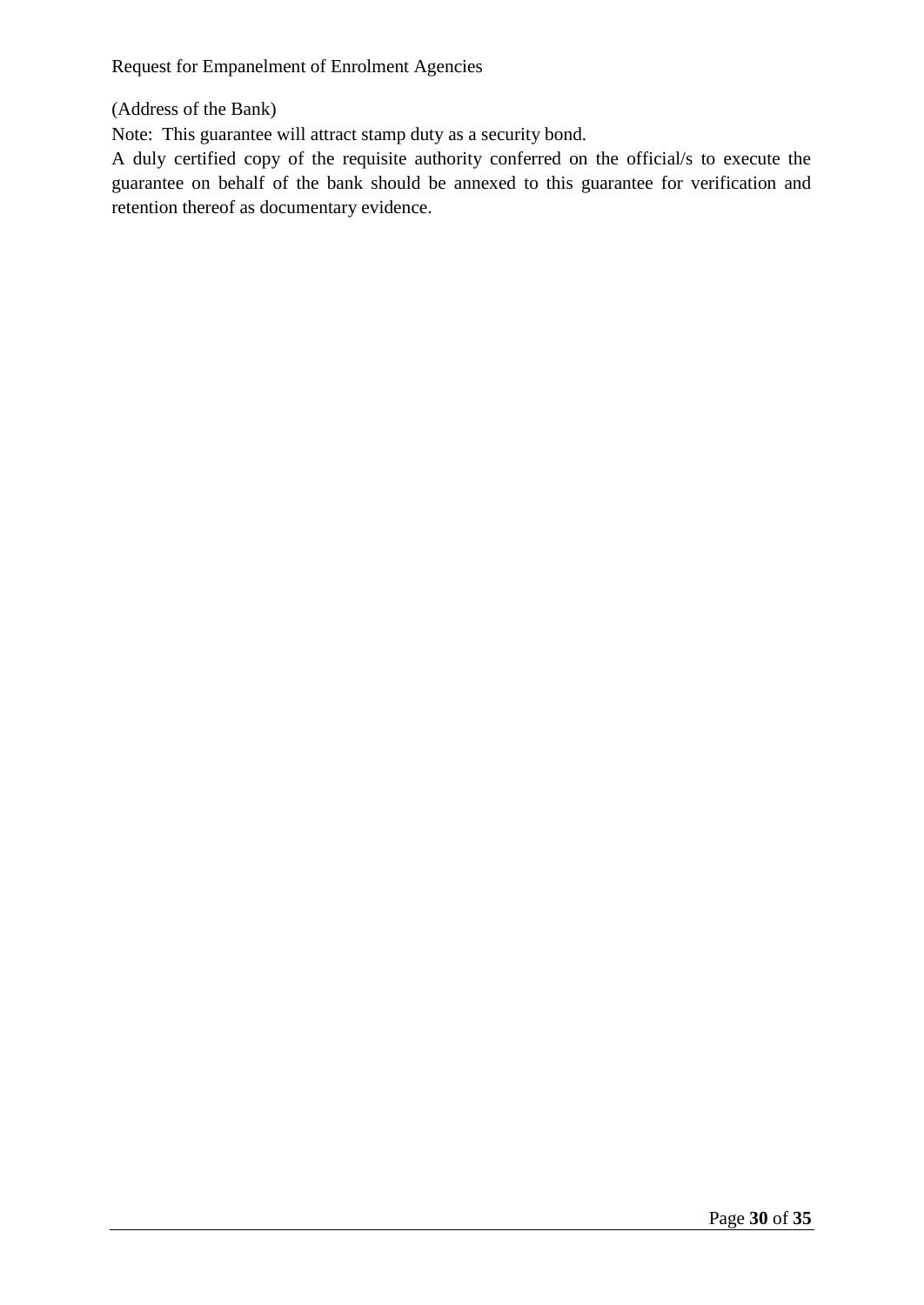#### <span id="page-30-0"></span>**15. Annexure-IV – Draft Terms and Conditions of Empanelment**

1. Purpose

Empanelment of Enrolling Agencies (EA) for undertaking demographic and biometric data collection for UID enrolment.

- 2. Name of Empanelling Authority Unique Identification Authority of India (UIDAI)
- 3. Period of Empanelment

The period of empanelment is 3year from the date of issuance of the empanelment letter or as extended as per the discretion of UIDAI.

- 4. Relationship
- a) Empanelment shall not be construed as relationship of master and servant or of principal and agent as between the 'UIDAI and Empanelled Enrolling Agency (EA). No partnership shall be constituted between UIDAI and the EA by virtue of this Empanelment nor shall either party have powers to make, vary or release contractual obligations on behalf of the other party or represent that by virtue of this or any other Empanelment a partnership has been constituted, or that it has any such power. The EA shall be fully responsible for the services performed by them.
- b) Neither party shall use the other parties name or any service or proprietary name, mark or logo of the other party for advertising or promotional purpose without first having obtained the other party's prior written approval.
- c) Empanelment shall not guarantee that all EAs shall be invited to bid for, or be awarded any project / assignment as a result of this empanelment.
- 5. Termination/ Cancellation of Empanelment

UIDAI reserves the right to terminate Empanelment of an EA due to any of the reasons mentioned hereunder:

- i. Submission of false particulars/ fake documents for securing empanelment.
- ii. Non-adherence to the UIDAI enrolment processes and guidelines, which includes use of latest enrolment client version, timely client sync and upload of resident data packets.
- iii. Evidence of sub-contracting of enrolment work.
- iv. Consistent poor quality of biometrics and demographic data.
- v. Usage of biometric devices which are not certified by UIDAI.
- vi. Deploying Enrolment Operators/supervisors who either do not have their Aadhaar generated and/or are uncertified and /or inactive as per UIDAI activation protocols.
- vii. Mismanagement of the enrolment centres.
- viii. Non-provision of necessary infrastructure at the enrolment centres.
- ix. Poor performance reports/Complaints received against the Enrolment Agency.
- x. Information provided to UIDAI is found to be incorrect.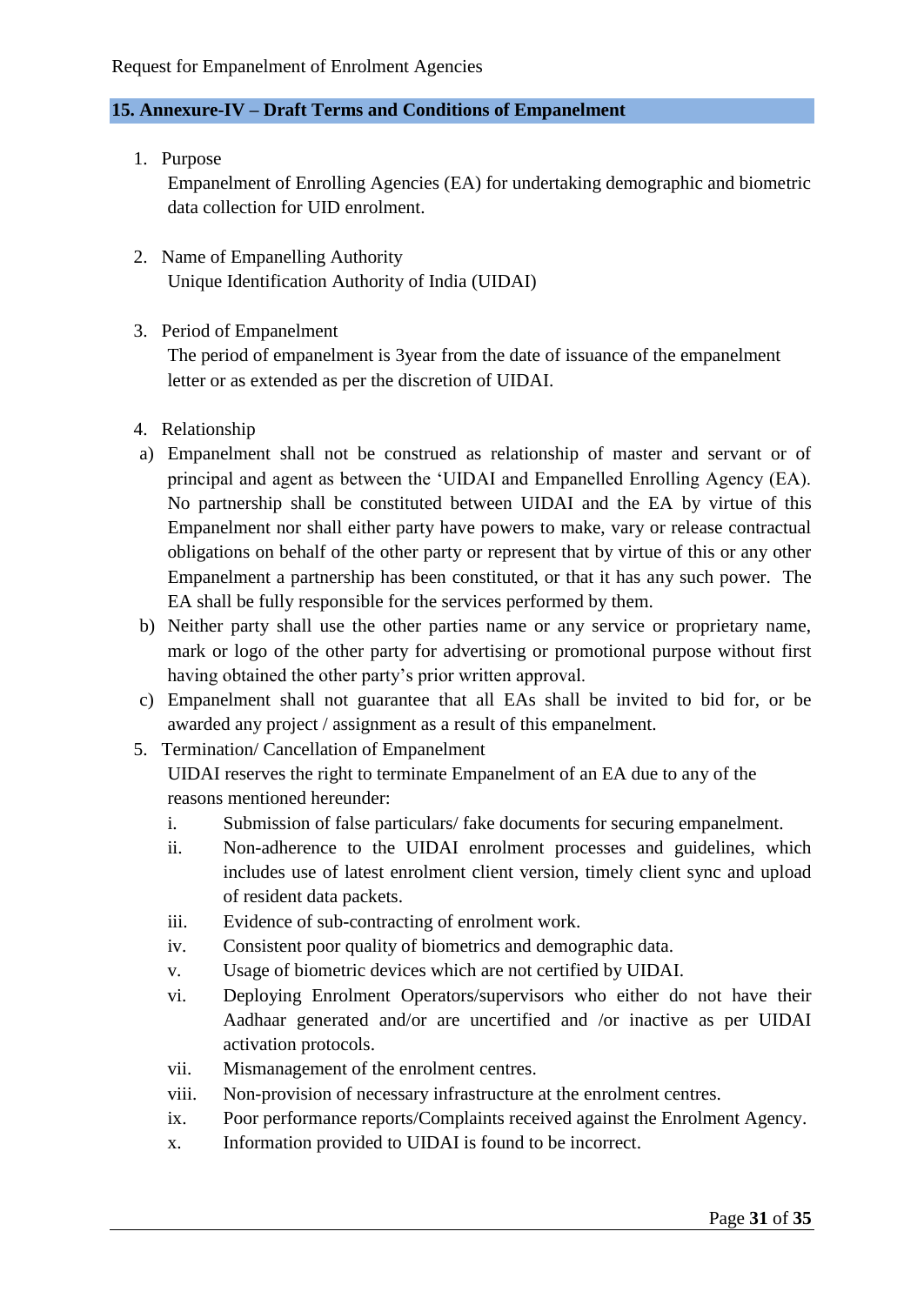- xi. Non co-operation during audits/inspections by UIDAI/Registrars/auditing agencies empanelled/ appointed by these.
- xii. Conditions arising from audits are not met within the specified time period.
- xiii. Misleading claims are made about the empanelment status.
- xiv. EA becomes insolvent, bankrupt or a resolution is passed for the winding up of the EA's organization.
- xv. Empanelment conditions are not met within the specified time period.
- xvi. Significant changes to the organization leading to change of management, or in the course of being conducted, are not notified to UIDAI.
- xvii. Clear evidence is received that empanelled agency is in breach of copyright.
- xviii. Not maintaining the confidentiality of the documents, data collected, or any other. Violation of UIDAI data security guidelines for Enrolment Agencies.
- xix. Undertaking enrolment operations at locations without valid agreement/approval with the Registrars.
- xx. Soliciting information outside the scope of work.
- xxi. Any other reasons deemed fit by the UIDAI for termination/ cancellation of empanelment.
- xxii. –Non-adherence to time frame for uploading enrolment packets.
- xxiii. Poor Performance Report from Performance Monitors.
- xxiv. EA does not upload or uploads incorrect details about enrolment centres.
- 6. Renewal and Updates to Empanelment

The empanelment shall be valid for duration of three years subject to compliance of all requirements. The EA shall pay the prescribed fees at the time of renewal of empanelment. Updating the list of empanelled EAs on website shall be done every time changes are made to the list . Updates shall include selection of new agencies for empanelment, up-gradation in Level/ Tier for existing empanelled EAs and disempanelment of existing EAs not conforming to UIDAI specified standards/ processes /guidelines for enrolment. However, UIDAI reserves the right to change the renewal terms and duration based on its discretion at any point of time. Performance Monitoring Reports of Enrolment Centers along with other MIS will be considered for renewal of empanelment.

7. Performance Assessment

 EA's performance will be assessed during the execution of the project/ assignment and any deficiencies and short-falls may impact their empanelment/renewal. EAs will be penalized for data and process errors as per the policy framed and revised by UIDAI from time to time.

#### 8. Fraud and Corruption

UIDAI requires that the EA/Consortium must observe the highest standards of ethics during the performance and execution of the awarded contract(s). UIDAI will terminate the empanelment, if it determines that the empanelled EA has been engaged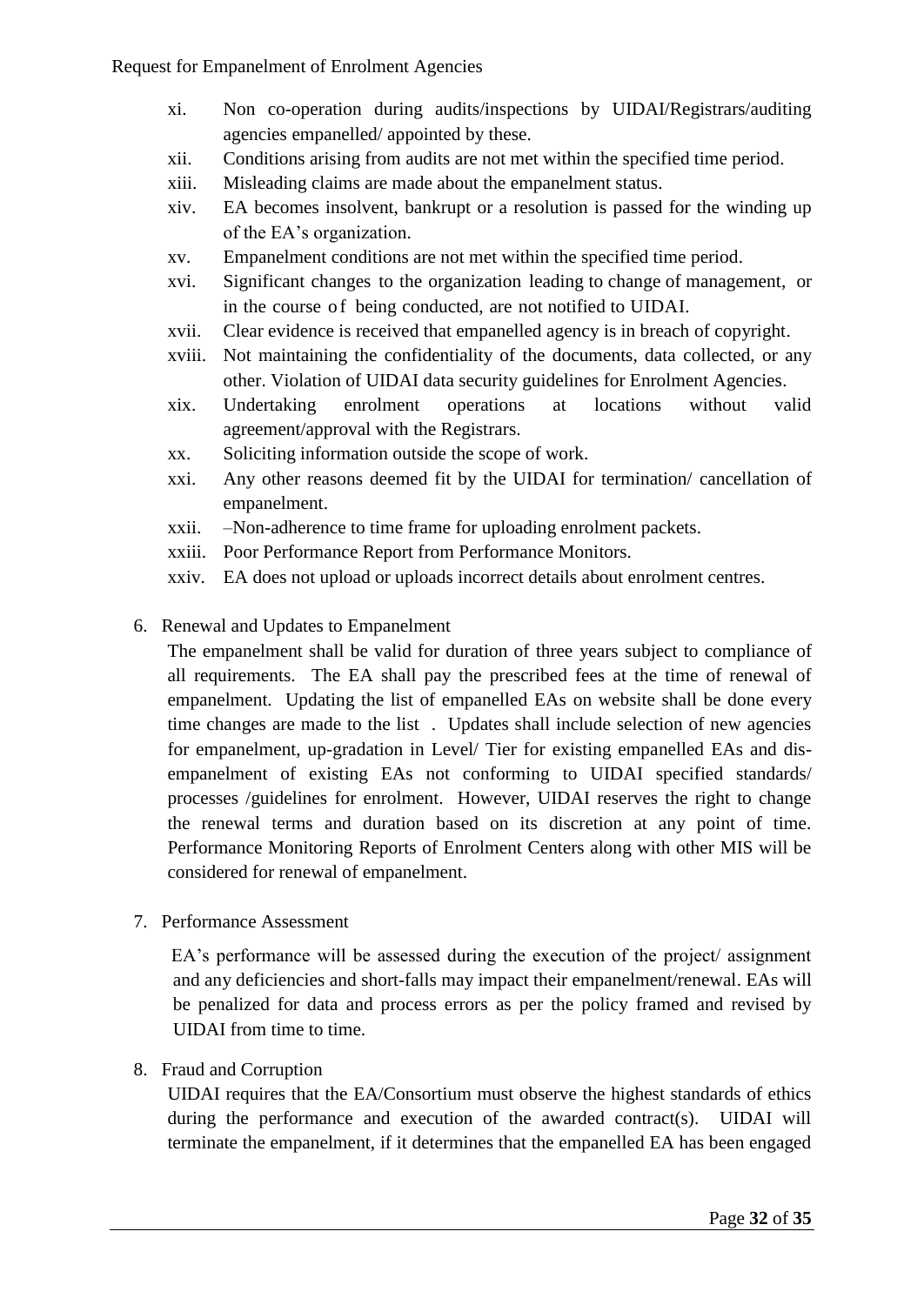in corrupt, fraudulent, unfair trade practices, coercive or collusive practices, directly or indirectly, in competing for a contract, or execution of a contract.

9. Confidentiality

The EA/ Consortium and the personnel of either of them, shall not disclose any proprietary or confidential information relating to the Project, the Services, or the Contract without the prior written consent of the UIDAI. Strict confidentiality of the resident demographic and biometric information shall be maintained at all times.

#### 10. Advertising and Promotion

The advertisement and marketing material (posts, marketing brochure content on the website, emails and postal letters etc.) used by the EAs shall be in accordance with the guidelines laid down by UIDAI. The EAs shall not use the Name of UIDAI, its brand name-AADHAAR, and its Logo, to promote their interest in any manner in any programme no connected / related or being undertaken for UIDAI.

#### 11. Indemnity

The EA will indemnify UIDAI against any misuse of UIDAI Name, Brand Name-AADHAAR and Logo. For any misuse of UIDAI name and logo, the EA itself will be held responsible. UIDAI will take necessary actions for such cases. UIDAI will not be responsible for any miscommunication or harm caused to any party because of any misrepresentation of its name and logo by the EA.

#### 12. Conflict of Interest

UIDAI considers a conflict of interest to be a situation in which the EA has interests that could improperly influence the EA's performance of duties or responsibilities, contractual obligations, or compliance with applicable standards, laws, and regulations, and that such conflict of interest may contribute to or constitute a prohibited corrupt practice. UIDAI requires that EA shall provide professional and objective services and at all times hold the UIDAI's interests paramount, strictly avoid conflicts of interest with other assignments or its own corporate interests and act without any consideration for future work. Without limitation on the generality of the foregoing, EA, and any of its affiliates, shall be considered to have a conflict of interest under any of the circumstances set forth below:

- i. The EA and any of its affiliates/ consortium members/ personnel/ that has a business of family relationship with a member of the UIDAI's staff who is directly or indirectly involved in any part of the preparation of the Terms of Reference of the project/assignment, to the selection process for such project/ assignment
- ii. EA shall have an obligation to disclose any situation of actual or potential conflict that impacts its capacity to serve the best interest of the UIDAI, or that may reasonably be perceived as having this effect. Failure to disclose said situations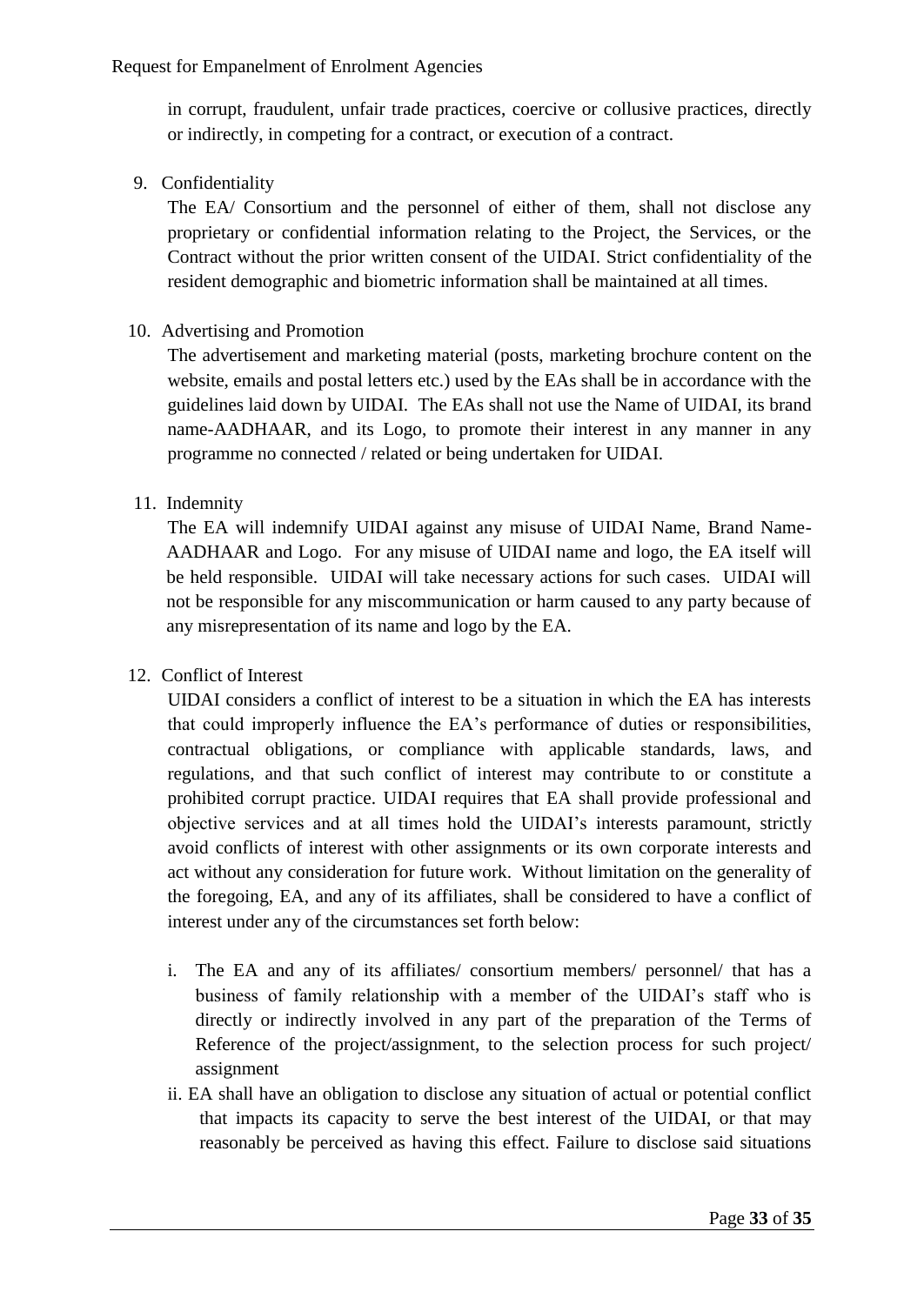may lead to the disqualification of the Agency or the termination of its Empanelment.

- iii. EA shall furnish information on commissions and gratuities, if any, paid or to be paid to agents relating to this application and during execution of the assignment.
- iv. The empanelled EA will not be eligible to participate or under-take any activities related to the Testing and Certification of Audit work component of UID project.
- 13. The EA shall not be permitted to sub-contract any part of its obligations, duties, or responsibilities under this empanelment scheme and the ensuring contracts with the Registrars.

#### 14. Rights of use

All rights of use of any process, product, service, or data developed, generated, or collected, or any other task performed by the EA during the execution of the assignment/ project related to demographic and biometric data collection for UID enrolment, would lie exclusively with the UIDAI or its nominated agencies in perpetuity free from all liens, encumbrances and other third party rights and the EA shall, wherever required, take all steps that may be necessary to ensure the transfer of such rights in favour of the UIDAI or its nominated agencies.

#### 15. Right to Inspect and Audit

UIDAI shall have the right to:

- i. Carry out any inspection, background checks, audits of the empanelled enrolling agencies
- ii. Verify any allegations made by/ made against the enrolling agencies
- iii. Carry our scheduled/ un-scheduled visits to any of the enrolment centres/ stations manned by the enrolling agencies by authorized officials/ nominated agencies
- iv. Oversee the processes and operations of the enrolling agencies

#### 16. Intellectual Property Rights

i. UIDAI reserves intellectual property rights of all processes, standards, software, document, training content or other material, being provided to the EA for performing its duties and obligations towards demographic and biometric data collection for UID enrolment.

#### 17. Privacy & Security

The EA must sure that the data is kept in a very secure and confidential manner and under no circumstances, shall they neither use the data themselves nor part with the data to any other agency other than the UIDAI. Mechanisms to ensure the same have to be put in place by the EA and shall be subject to audit by UIDAI/ its representative from time to time. The EAs must familiarize themselves and strictly adhere and comply with the data security guidelines issued by UIDAI from time to time.